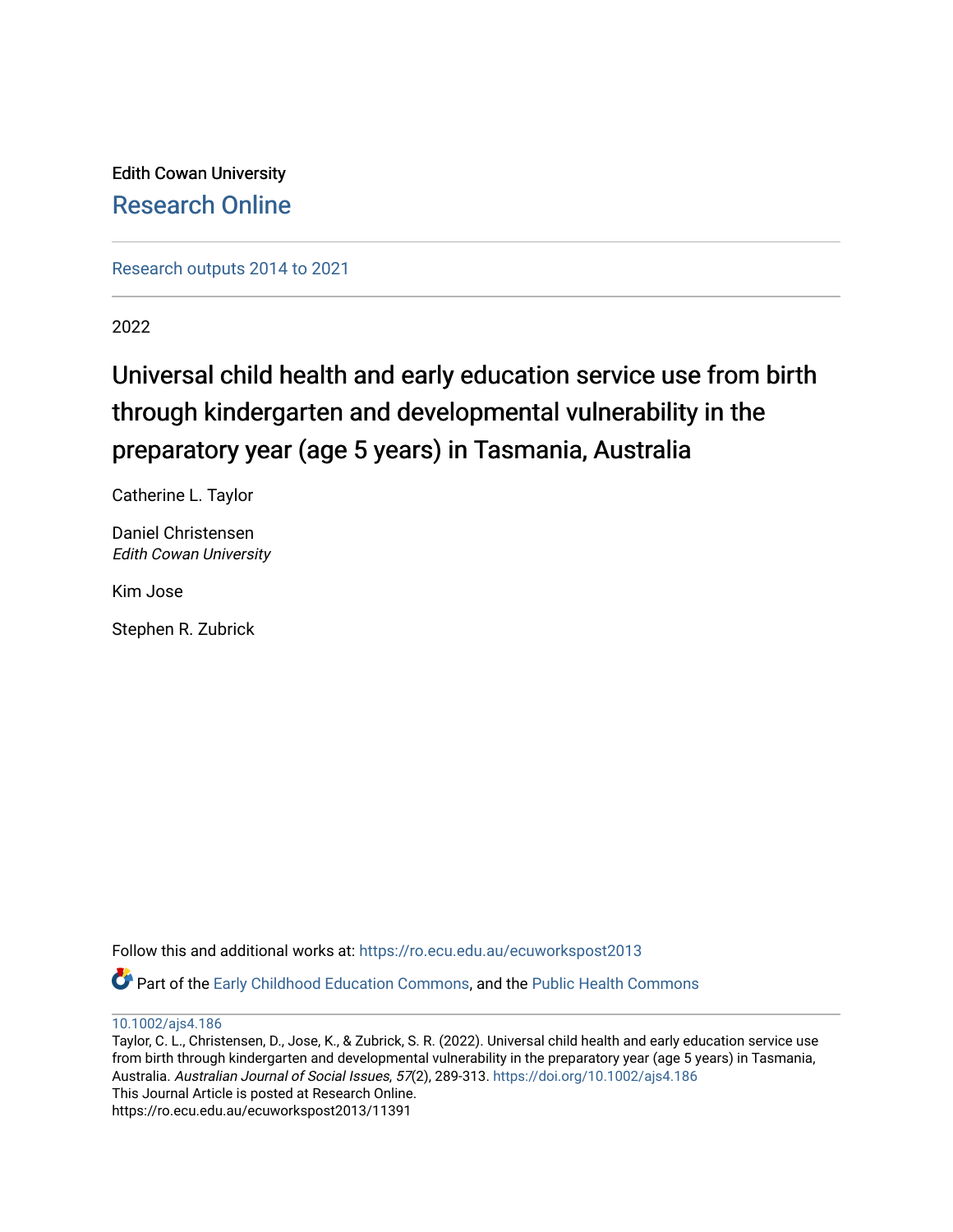DOI: 10.1002/ajs4.186

#### **ORIGINAL ARTICLE**

WILEY

# **Universal child health and early education service use from birth through Kindergarten and developmental vulnerability in the Preparatory Year (age 5 years) in Tasmania, Australia**

**Catherine L. Taylor**<sup>1</sup>  $\bullet$  | Daniel Christensen<sup>1</sup>  $\bullet$  | **Kim Jose**<sup>2</sup> **Stephen R. Zubrick<sup>3</sup>**

1 Telethon Kids Institute, The University of Western Australia, Nedlands, WA, Australia

2 Menzies Institute for Medical Research, University of Tasmania, Hobart, TAS, Australia

3 Telethon Kids Institute and Centre for Child Health Research, The University of Western Australia, Nedlands, WA, Australia

#### **Correspondence**

Catherine L. Taylor, Telethon Kids Institute, The University of Western Australia, 15 Hospital Avenue, Nedlands, WA, Australia. Email: [cate.taylor@telethonkids.org.au](mailto:cate.taylor@telethonkids.org.au)

#### **Present address**

Daniel Christensen, Edith Cowan University, Joondalup, WA, Australia

#### **Funding information**

ARC Centre of Excellence for Children and Families over the Life Course, Grant/Award Number: CE140100027; National Health and Medical Research Council, Grant/Award Number: 1115891

#### **Abstract**

This study investigated patterns of universal health and education service use from birth through Kindergarten (age 4 years) and estimated associations between cumulative risk and service use patterns, and between service use patterns and children's developmental vulnerability in the Preparatory Year (age 5 years). The study used population-wide linkage of health and education administrative data records for 5168 children who had a 2018 AEDC instrument collected in Tasmania and were born in Tasmania (2011–2013). Latent class analysis (LCA) identified three service use patterns: Regular (72.2 per cent of children; reference group), Low (15.6 per cent of children) and High service use (12.2 per cent of children). The patterns of Regular, Low and High service use were consistent across health and education services used at different ages and stages of child development. Membership of the Low and High service use groups was associated with higher cumulative risk and increased odds of developmental vulnerability, relative to the Regular

This is an open access article under the terms of the [Creative Commons Attribution-NonCommercial-NoDerivs](http://creativecommons.org/licenses/by-nc-nd/4.0/) License, which permits use and distribution in any medium, provided the original work is properly cited, the use is non-commercial and no modifications or adaptations are made.

<sup>© 2021</sup> The Authors. *Australian Journal of Social Issues* published by John Wiley & Sons Australia, Ltd on behalf of Australian Social Policy Association.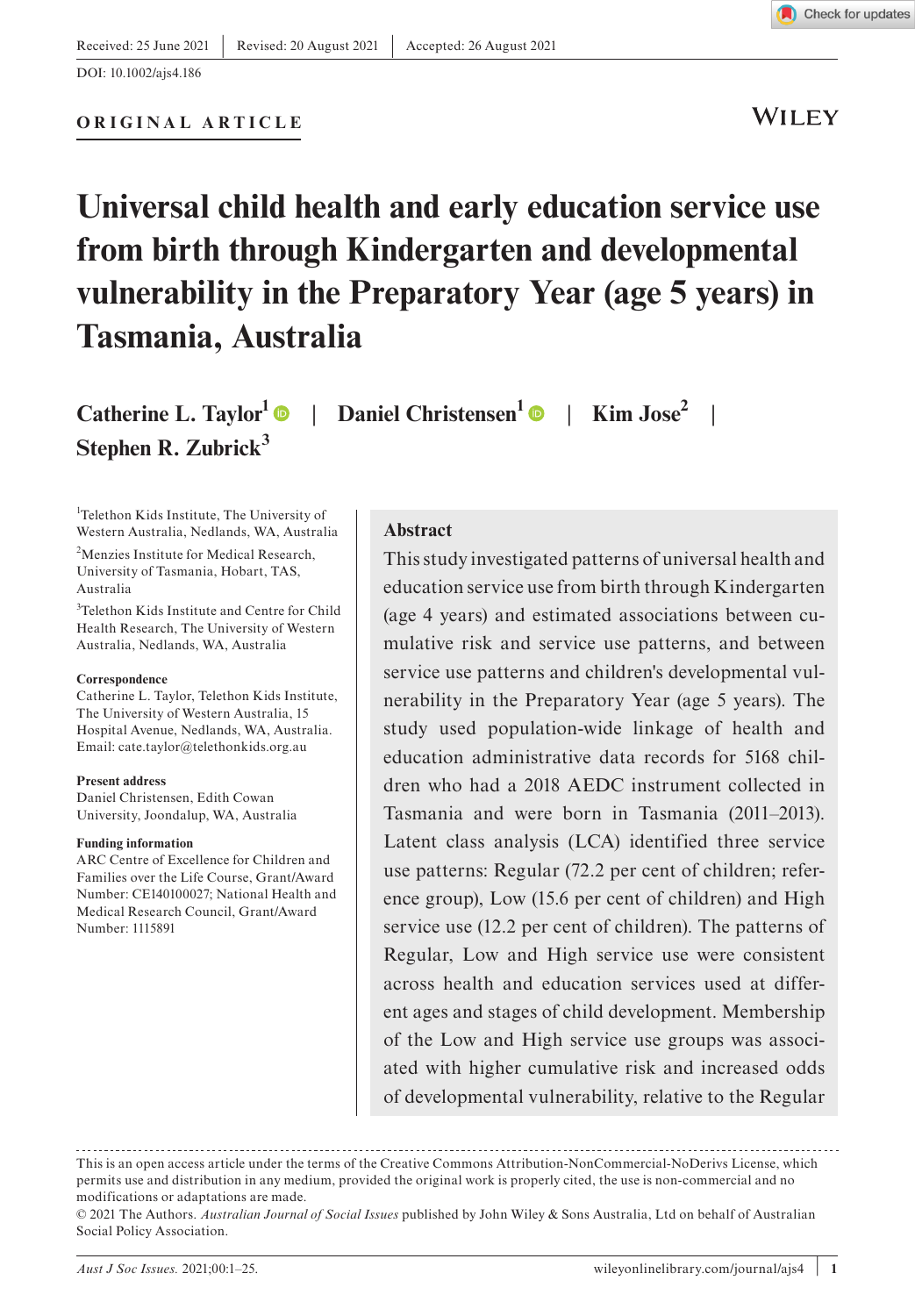service use group. This population-wide view of universal service use can be used by the health and education sectors to explore ways in which their specialist expertise, resources and referral processes can be further integrated within and across services to meet the developmental needs of children and families.

#### **KEYWORDS**

Australian Early Development Census, child development, child health services, cumulative risk, early education services

#### **1** | **INTRODUCTION**

Never in history has more been known about the importance of early childhood in establishing a strong foundation for children's futures. In high-income countries, this evidence drives government investments in universal child health services (Spencer et al., 2019; Wood & Blair, 2014) and early childhood education and care services (ECEC) (Early Learning: Everyone benefits, 2019; Melhuish et al., 2015; Organization for Economic Co-operation & Development, 2018).

The core principles of universal early childhood service provision are that the services are accessible for all children, free-of-charge to caregivers, delivered flexibly according to the child's and family's service needs and articulated with other universal, specialist and targeted services within and across sectors (Asaria et al., 2016; Australian Institute of Health & Welfare, 2020; Organization for Economic Co-operation & Development, 2018; World Health Organization, 2015).

The health and education sectors share the same universal service population and the common goal of supporting all children to achieve their developmental potential (Black et al., 2019; Homel et al., 2021; Richter et al., 2017). This non-experimental study addresses a knowledge gap about: (1) How universal early childhood health and education services are used in combination at different ages and stages of children's development; (2) the individual and cumulative risks associated with different patterns of service use; and (3) the associations between different patterns of service use and developmental vulnerability in the first year of full-time school.

#### **1.1** | **Universal child health and early education services in Australia**

Universal community-based child health services are provided in all Australian states and territories. Child health services are led by child health nurses and service delivery, and practice is guided by the National Framework for Universal Child and Family Health Services. The framework outlines the core child health services available for all children from birth to age 8 years. Core elements of universal child health services include health and developmental surveillance and monitoring, health promotion, early identification of family need and risk, and responding to identified need. The delivery of child health services is flexible and responsive to the needs of children and families. Caregivers are encouraged to access child health services at any time they require information, advice and support. Ideally, initial contact with universal child health services occurs within the first 2 weeks of a child's life and is offered as a home visit. Child health services are delivered through a recommended schedule of regular contacts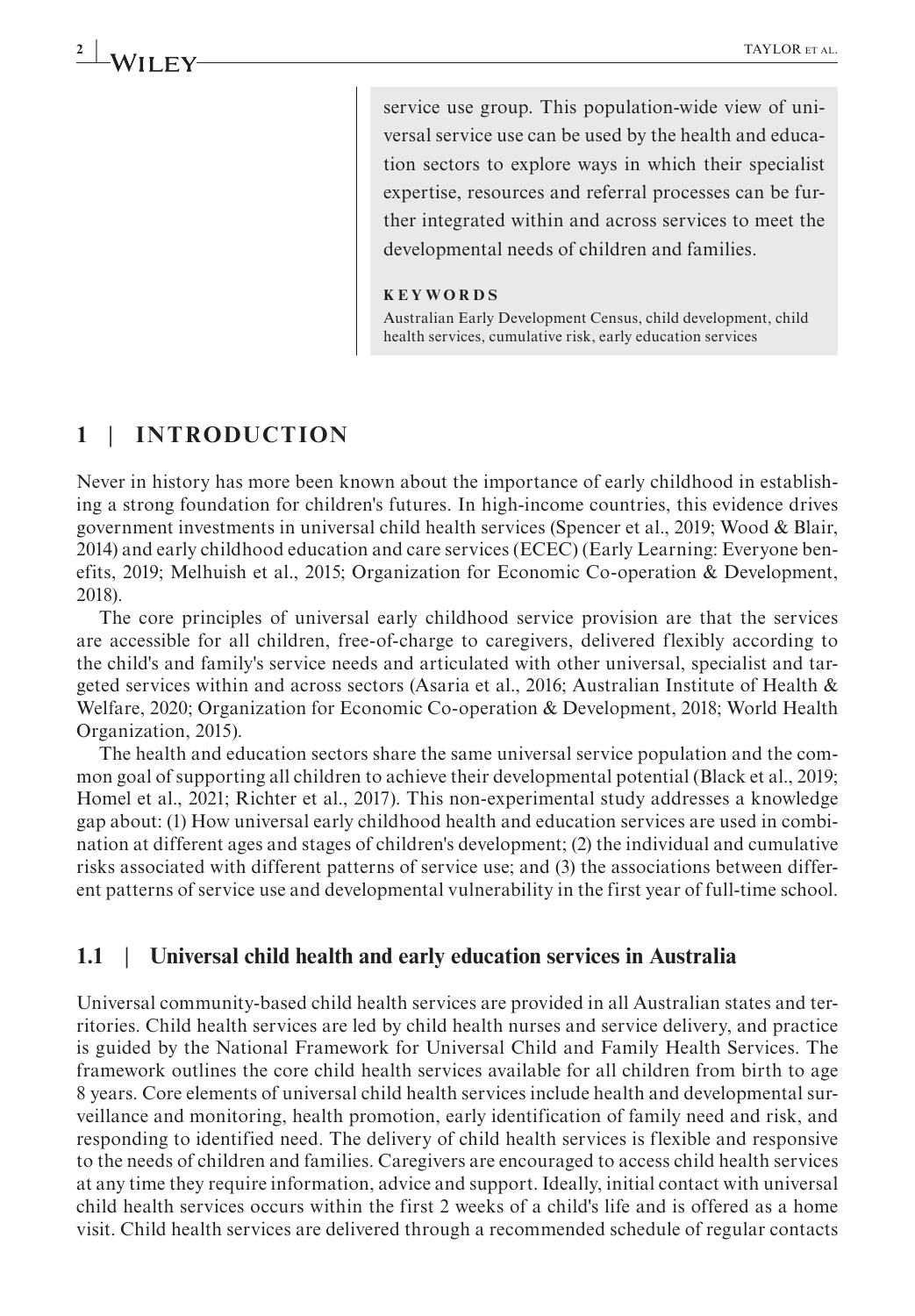**|** TAYLOR et al. **3**

with caregivers and children at key ages and stages of development. The recommended schedule offers more frequent contacts in the first 12 months of a child's life and less frequent ongoing contacts between age 2 years and age 5 years (Australian Health Ministers' Advisory Council, 2011).

In all Australian states and territories, 600 hours of universal ECEC is also provided for children in school settings, in the year before they start full-time school (i.e. Preschool, Kindergarten). This equates to 15 hours of play-based education per week for 40 weeks of the year (Australian Institute of Health & Welfare, 2020; Early Learning: Everyone benefits, 2019). The sessions are planned and delivered by early childhood teachers and programme delivery, and practice is guided by the National Early Years Learning Framework (Department of Education Employment & Workplace Relations for the Council of Australian Governments, 2009).

#### **1.2** | **Universal child health and early education services: The evidence**

Previous studies that have used population-wide administrative data to examine universal child health service use (Gibb et al., 2019; Wood et al., 2012) and universal early childhood education and care use (Goldfeld et al., 2016; O'Connor et al., 2020) have reported lower service use for children with higher exposure to early life course risk factors, compared to children with lower exposure to early life course risk factors. In the studies of child health service use conducted in New Zealand (Gibb et al., 2019) and Scotland (Wood et al., 2012), evidence about children's service needs was inferred from the presence or absence of risk factors with known associations with developmental vulnerability, without a measure of children's developmental status. In the studies of early childhood education and care use in Australia (Goldfeld et al., 2016; O'Connor et al., 2020), the evidence about children's service needs was inferred from the presence or absence of risk factors as well as children's developmental status on the Australian Early Development Census (AEDC).

In the Australian studies, children with higher exposure to risk factors had lower participation in ECEC and increased risk of developmental vulnerability, compared to their less developmentally disadvantaged counterparts. A recent study that used data from Growing up in Australia, The Longitudinal Study of Australian Children, reported that the inverse care law operates for children aged 4–5 years in Australia. That is, children who were not developmentally vulnerable and not socioeconomically disadvantaged (lowest need for services) had higher odds of using primary healthcare services than children who were developmentally vulnerable and socioeconomically disadvantaged (highest need for services). Children who were developmentally vulnerable and not socioeconomically disadvantaged also had higher odds of using specialist services compared to children who were developmentally vulnerable and socioeconomically disadvantaged (Woolfenden et al., 2020). While causal inferences cannot be drawn from these non-experimental studies, the associations between higher exposure to early life course risk factors, lower ECEC participation, and increased risk of developmental vulnerability suggest that the inverse care law (Marmot, 2018) is in play and that children with the highest service needs are less likely to have access to and participate in early childhood services compared to more developmentally advantaged children (Gibb et al., 2019).

#### **1.3** | **Universal child health and early education services: The evidence gap**

The health and education sectors provide universal services for the same population of children, albeit at different points in time and for different purposes. The sectoral division between child health and early education services and their respective data systems has worked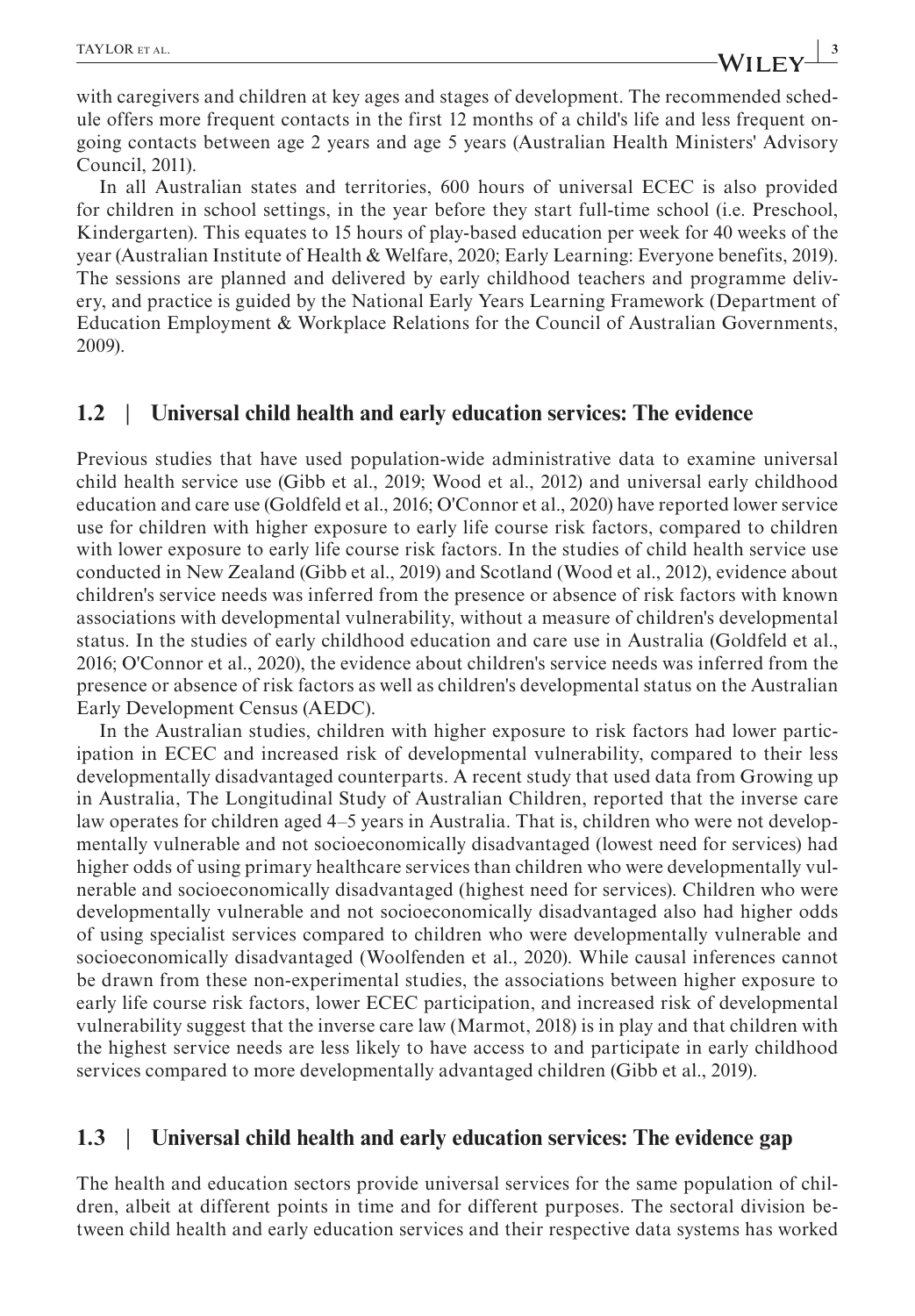against a shared view of children's universal health and education service pathways and has perpetuated a siloed view of universal early childhood service use and outcomes (Homel et al., 2021; Pillas et al., 2014):

There are currently no national indicators to measure how children transition through major development stages, or how children interact with services and move through different systems. While data may be available for specific services or stages of a child's life; for example, data from hospitals, education or early childhood assessments, there is limited ability to track children through different data sources to assess their outcomes.

(Australian Institute of Health & Welfare, 2020 p. 379)

There is a strong imperative to view universal early childhood service use and outcomes through a cross-sectoral lens because child health and early education services are intended to be complimentary (Black et al., 2019; Homel et al., 2021; Richter et al., 2017) and to articulate with each other and to other services (Australian Health Ministers' Advisory Council, 2011).

Identifying patterns of universal early childhood service use across different types of services and at different ages and stages of child development is an important first step in understanding how universal services are used across the population. Identifying the risk factors associated with different patterns of service use permits a view of the developmental circumstances that shape children's access to and participation in services (Munari et al., 2021). The extent to which different patterns of service use are associated with individual and cumulative risks and developmental vulnerability permits some insights into the service needs of different population groups, defined primarily by their pattern of universal service use over time.

## **1.4** | **Research aims**

The aims of this study were to (1) identify patterns of universal early childhood health and education service use from birth through Kindergarten (age 4 years); (2) estimate the associations between cumulative risk and service use patterns; and (3) estimate the associations between service use patterns and children's developmental vulnerability in the Preparatory Year (age 5 years).

# **2** | **METHODS**

## **2.1** | **Data sources**

The study used de-identified, unit-record-linked administrative data collected by the Tasmanian Department of Health (Tasmanian Perinatal Data Collection, Child Health and Parenting Service), Tasmanian Department of Education (Launching into Learning, Kindergarten) and the Commonwealth Department of Education and Training (AEDC). Record linkage was conducted by the Tasmanian Data Linkage Unit (TDLU) (Stokes et al., 2020) following the National Health and Medical Research Council principles for using publicly funded data for health research (National Health & Medical Research Council, 2016). The TDLU was provided with identified unit-record-level data from the data custodians and created a linkage key map using probabilistic linkage methods (Kelman et al., 2002). First, linkage probability weights were calculated to identify possible matches among individuals in the five datasets. Match weight scores were calculated for each linkage field, based on field agreements, disagreements and missing data. The TDLU uses a combination of fields including source system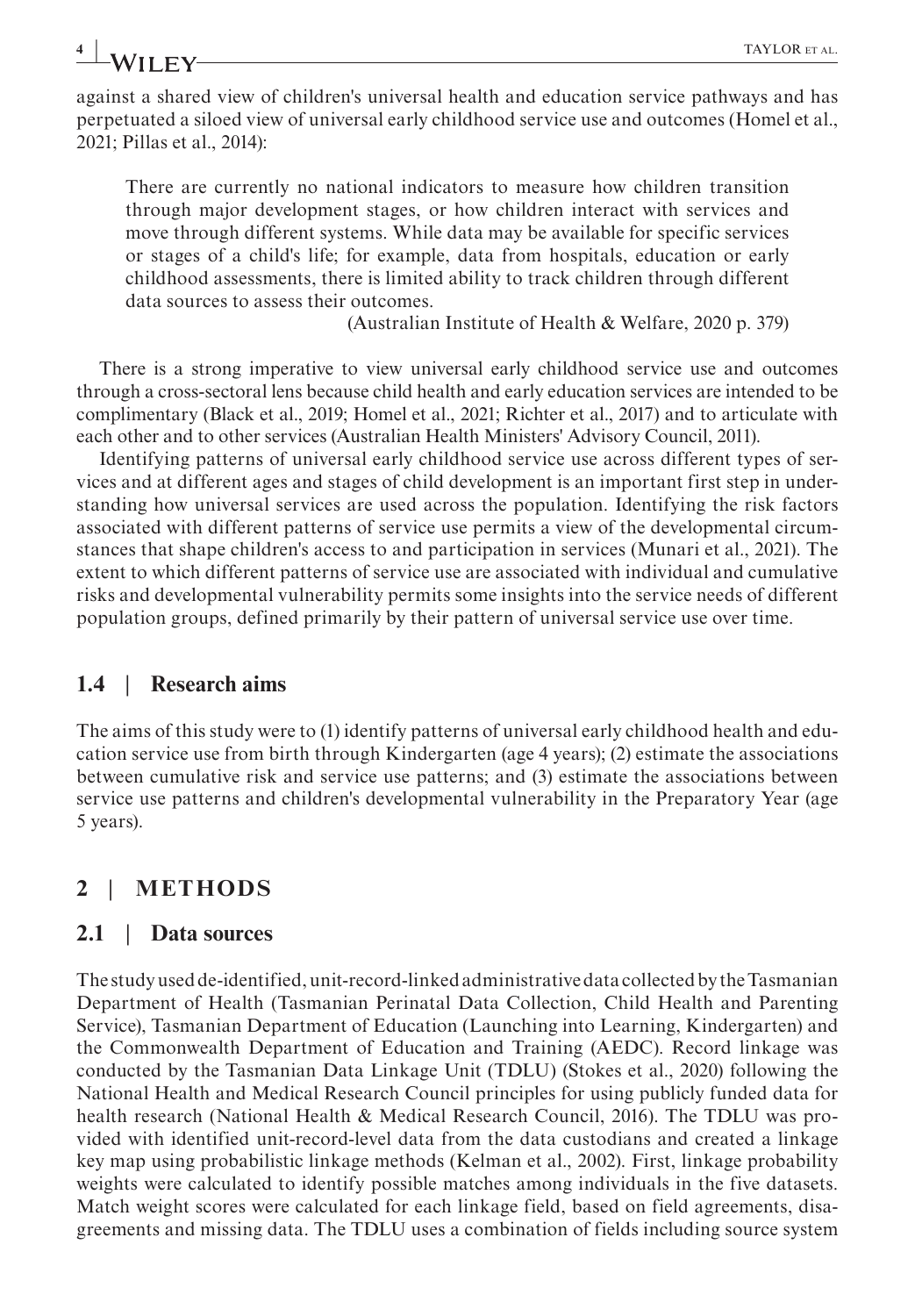**TAYLOR** ET AL.

identifier, full name, date of birth, gender and residential address. Matches, possible matches and non-matches were calculated using total weight score thresholds then record pairs/groups identified as potential matches were checked manually. The TDLU then returned the source identifiers, with the addition of the unique project linkage keys, to the data custodians. The data custodians combined the identifiable dataset and the unique linkage key with their complete dataset. Each data custodian extracted a de-identified research dataset that contained the selected variables and the unique linkage keys and released the research dataset to the researchers. The researchers linked unit-record-level variables across the five datasets, using the unique linkage key, to create the dataset for analysis. The TDLU took no part in the analysis of the research dataset.

#### **2.2** | **Study population**

The study population comprised 5168 children who had a Tasmanian 2018 AEDC instrument collected in the first year of full-time school (i.e. Preparatory Year) and a Tasmanian Perinatal Baby Record. The AEDC collection includes all Tasmanian government, Catholic, and independent schools, and the Perinatal collection includes all live births and stillbirths of at least 20 weeks gestation or weighing at least 400 g at birth, in all Tasmanian public and private hospitals (Department of Health, 2019).

National reporting of AEDC results includes the number of children with AEDC instruments collected in each Australian state/territory in their first year of full-time school. The child participation rate is reported for each state/territory, based on the estimated child population in their first year of full-time school (Department of Education & Training, 2019). The Tasmanian Data Linkage Unit identified 6147 children with a 2018 AEDC instrument with a Tasmanian postcode, compared to 6151 children in the AEDC National Report 2018 (Department of Education & Training, 2019), which equates to 99 per cent of the estimated child population in the first year of full-time school in Tasmania. Of these 6147 children, our study cohort comprised the 5168 children who had a Tasmanian Perinatal Baby record. The 979 children with a 2018 AEDC instrument collected in Tasmania who did not have a Tasmanian Perinatal Baby record were likely to have migrated to Tasmania from interstate or overseas.

Most children were born in 2012 (98.0 per cent) with some born in 2011 (1.6 per cent) and 2013 (0.4 per cent). All children in this cohort commenced full-time school in 2018, and the study focused on use of universal services from birth up to the first of January 2018. The mean age of the children on 1 January 2018 was 5 years and 6 months (range 4;8 to 6;11 years), and 50.6 per cent of the children were males.

#### **2.3** | **Outcome measure: The Australian Early Development Census**

The AEDC is a national census of early childhood development in children's first year of fulltime school. Since 2009, AEDC data collection has taken place every 3 years in all states and territories and in all government, independent and Catholic schools. There have been four AEDC data collections (2009, 2012, 2015 and 2018). The AEDC is a valid and reliable teacherreport measure that comprises 96 licenced items across five developmental domains: physical health and well-being, social competence, emotional maturity, language and cognitive skills (school-based) and communication skills and general knowledge. The AEDC also collects school and demographic variables from state/territory governments, independent and Catholic schools (Atelier Learning Solutions, 2010; Department of Education & Training, 2019).

Children who score below the  $10<sup>th</sup>$  percentile on one or more AEDC domain(s) are classified as developmentally vulnerable (DV1). This was the outcome measure used in this study.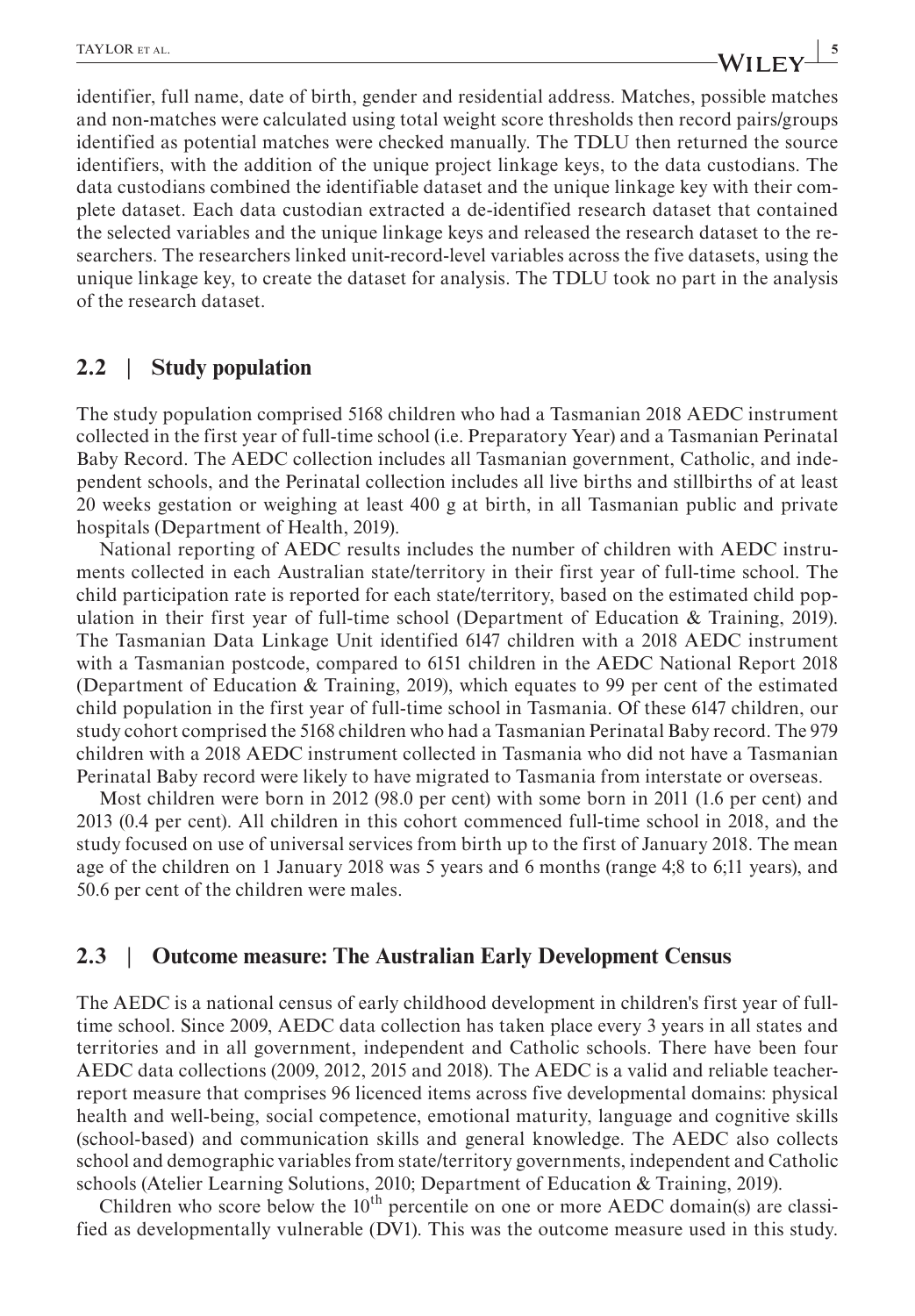Cut-off scores are based on all children who participated in the first national AEDC data collection in 2009, excluding children with special needs, and apply to all AEDC data collections. Children with special needs are those who require special assistance due to a medical diagnosis, a diagnosis of a chronic medical, physical or intellectually disabling condition. Children with special needs are not included in the calculation of the results and do not receive a domain category (e.g. developmentally on track, at risk or vulnerable). The number of children with special needs is reported in each AEDC collection. Children who are younger than 4 years receive a domain score, but are not assigned to a category as their age cannot be validated and cut-offs are age-dependent. Children whose teachers have answered <75 per cent of the items in any domain will not receive a score at all. If the teacher indicated that a child had been in their class for <1 month and they did not know the child well enough to complete the AEDC instrument, then that child will have no instrument data. Detailed information about how the AEDC is scored is available at: [https://www.aedc.gov.au/researchers/faqs-for-researchers.](https://www.aedc.gov.au/researchers/faqs-for-researchers)

#### **2.4** | **Risk factors**

The study used a set of nine child, maternal, paternal and geographic area-based risk variables from the Tasmanian Perinatal Data Collection and the AEDC Data Collection. These risk variables have been systematically shown to be associated with developmental vulnerability in previous studies using population-wide linkage of administrative data (Chittleborough et al., 2016; Guthridge et al., 2016; Santos et al., 2012, Taylor et al., 2020).

Our intention in modelling the associations between risk factors and service use patterns was to draw attention to service system changes that might improve access to and use of services for priority population groups (Goodman et al., 2019; Munari et al., 2021). Risk variables from the Tasmanian Perinatal Data Collection were collected at the child's birth, and risk variables from the AEDC Data Collection were obtained in the child's first year of full-time school (Table 1).

## 2.4.1 | Child risks

The child risk variable was low birthweight  $($ <2500 g). This variable was obtained from the Perinatal Baby Records collected at the child's birth.

| <b>Perinatal baby record</b><br>(collected at the birth of the child) | Perinatal mother record<br>(collected at the birth of the child) | <b>2018 AEDC</b><br>(collected in the child's first year)<br>of full-time school at age 5 years) |
|-----------------------------------------------------------------------|------------------------------------------------------------------|--------------------------------------------------------------------------------------------------|
| Low birthweight<br>(<2500 g)                                          | Maternal age<br>$(20 years)$<br>(40 years or older)              | Parent 1 Education<br>(less than Year 11)                                                        |
| SEIFA IRSD Quintile 1 (most<br>disadvantaged)                         | Maternal age 40 years or older                                   | Parent 2 Education<br>(less than Year 11)                                                        |
|                                                                       | Indigenous mother                                                | Outer remote and regional<br>Tasmania                                                            |
|                                                                       | 3 or more previous pregnancies                                   |                                                                                                  |
|                                                                       | Smoking in pregnancy                                             |                                                                                                  |

**TABLE 1** Risk variables from the Tasmanian Perinatal Data Collection and the Tasmanian 2018 AEDC data collection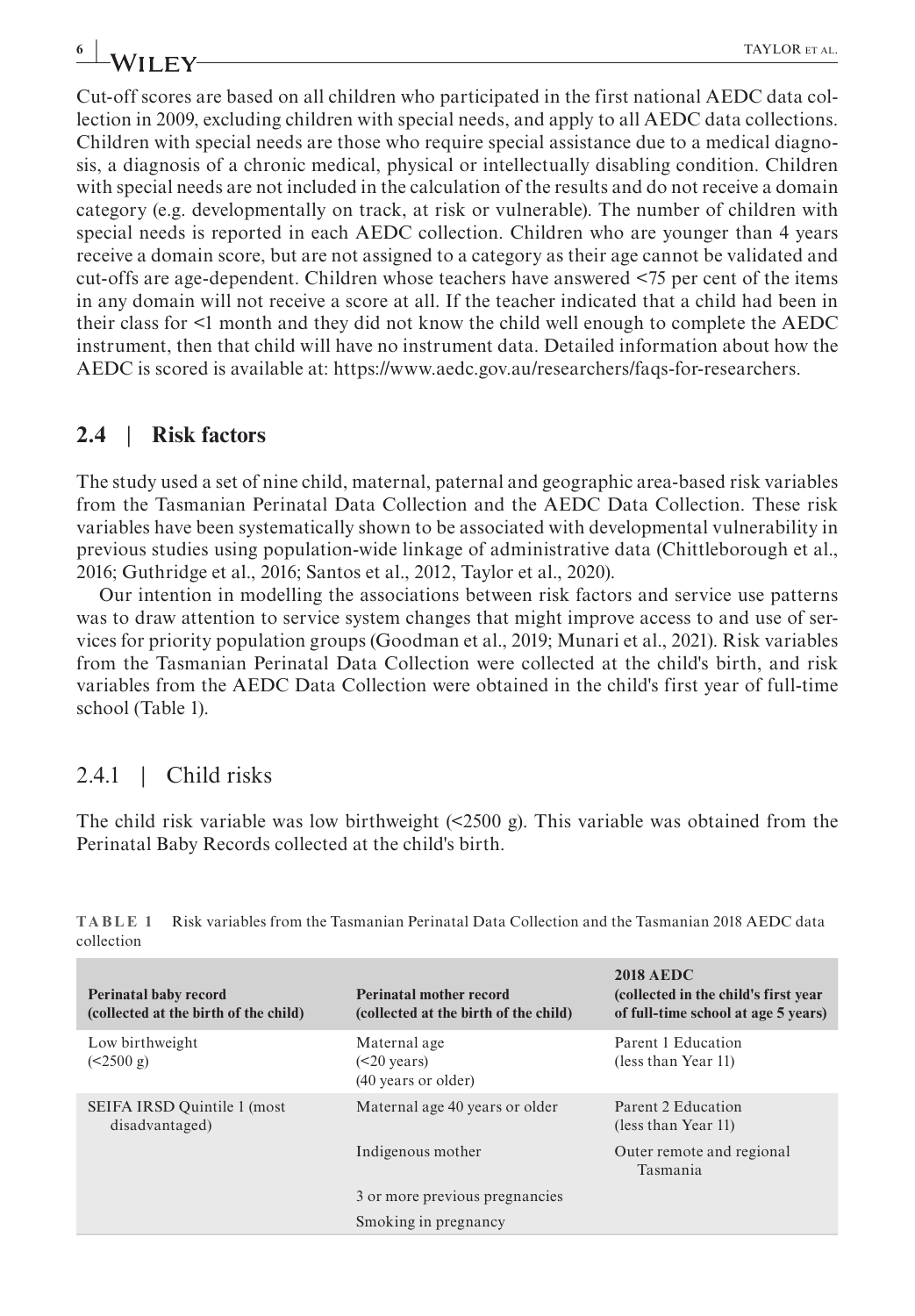# 2.4.2 | Maternal risks

The 3 maternal risk variables were as follows: maternal age (<20 years at the birth of the child (teenage mother) and maternal age 40 years or older at the birth of the child); Indigenous mother; three or more previous pregnancies; and smoking in pregnancy. These variables were obtained from the Perinatal Mother Records collected at the child's birth.

# 2.4.3 | Parental risks

The two parental risk variables were Parent 1 education less than Year 11 and Parent 2 education less than Year 11. These variables were obtained from the AEDC Data Collection in the child's first year of full-time school.

# 2.4.4 | Geographic area-based risks

The two geographic area-based risks were Outer Remote and Regional Tasmania and Socioeconomic Indexes for Areas (SEIFA) Index of Relative Socio-economic Disadvantage (IRSD) Quintile 1 (Most Disadvantaged) (Australian Bureau of Statistics, 2016). These variables were obtained from the AEDC collection in the child's first year of full-time school and the Perinatal Data Collection at the child's birth, respectively.

# 2.4.5 | Cumulative risk index

A cumulative risk index was computed by summing the number of risk exposures (0–9). Children were coded with "1" if the risk factor was present and "0" if the risk factor was not present. Cumulative risks were reported as 0, 1, 2, 3 and 4 or more risks.

# **2.5** | **Universal child health and early education services in Tasmania**

The Tasmanian Government provides universal services for pregnant women, infants, young children and families. This study investigated the use of three universal early childhood services in the period from birth through Kindergarten: The Child Health and Parenting Service (CHaPS), Launching into Learning (LiL) and Kindergarten. We included all service contacts recorded for each child between birth and 1 January 2018 (i.e. prior to the 2018 AEDC collection). Where possible, we quantified three aspects of service use: intensity, timing and duration. For each service, we created categories of service intensity that were based on the observed population distributions of service use within each service type. In Australia, there is an a priori threshold for recommended use of Child Health Assessments (eight CHAs) (Australian Health Ministers' Advisory Council, 2011) and Kindergarten (15 h per week for 40 weeks of the calendar year) (Early Learning: Everyone benefits, 2019). There is no a priori threshold for recommended use of the Child Health and Parenting Service and LiL. There is no a priori threshold for the use of universal child health and early education services in combination. The distributions of service intensity and the cut-points used to create categories of service intensity for each service type are reported in Figure S1.1–S1.4.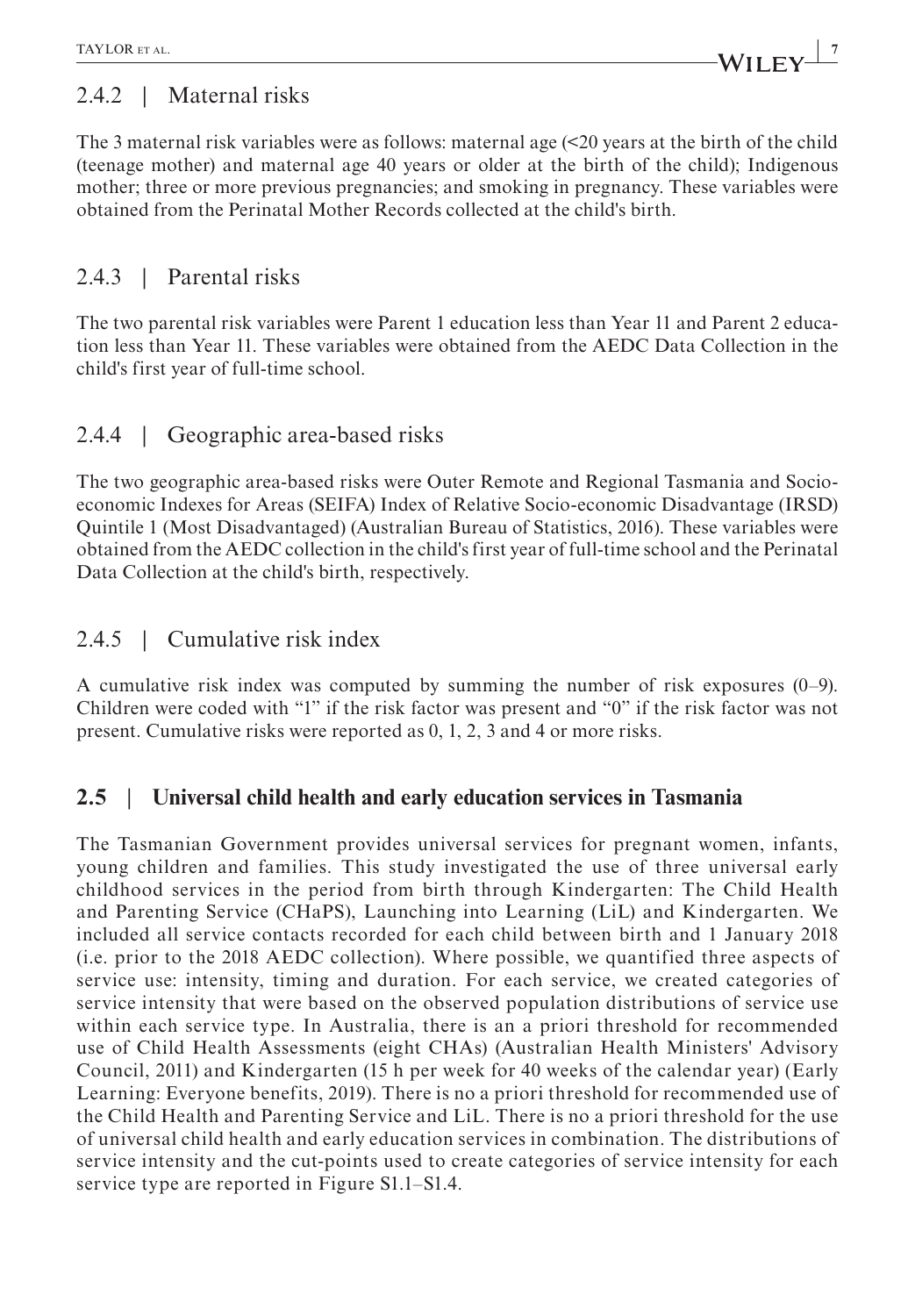| <b>Service</b>                   | <b>Measure of service use</b>                                                               | <b>Categories</b> |                   |                |
|----------------------------------|---------------------------------------------------------------------------------------------|-------------------|-------------------|----------------|
| Child Health                     | Contacts $(0-10)$                                                                           | Low $(0-3)$       | Regular $(4-10)$  | N/A            |
| Assessments<br>(CHAs)            | $n\ (\%)$                                                                                   | $817(15.8\%)$     | 4351 (84.2%)      | N/A            |
| Child Health and                 | Contacts $(0-60)$                                                                           | Low $(0-3)$       | Regular $(4-12)$  | High $(13-60)$ |
| Parenting Service<br>(CHaPS)     | $n\ (\%)$                                                                                   | 596 (11.5%)       | $3935(76.1\%)$    | $637(12.3\%)$  |
| Launching into<br>Learning (LiL) | Total hours $(0-534)$ 0-290<br>contacts $\times 0-44$ h per<br>contact $=0-534$ total hours | No use $(0)$      | Regular $(1-36)$  | High (37–534)  |
|                                  | $n\ (\%)$                                                                                   | $2056(39.8\%)$    | $2185(42.3\%)$    | $927(17.9\%)$  |
| Kindergarten                     | Average number of hours per<br>week for the school year<br>$(0-33)$                         | Low $(0-14)$      | Regular $(15-33)$ | N/A            |
|                                  | $n(^{0}_{0})$                                                                               | $1283(24.8\%)$    | 3885 (75.2%)      |                |

**TABLE 2** Categories of service intensity for each service

## 2.5.1 | Child health and parenting service

In Tasmania, the CHaPS is provided by the Department of Health. The service is primarily for children from birth to age 5 years (Tasmanian Department of Health and Human Services, n.d.). The CHaPS provides health, development and well-being assessment for children; perinatal mental health screening and well-being support for caregivers; parenting information, advice and support; and CHAs at recommended ages for screening and surveillance related to developmental milestones. Child health nurses work across a range of settings including standalone child health clinics, clinics based in community health centres, Child and Family Centres and government schools.

The CHAs offered by the CHaPS are scheduled at recommended ages for screening and surveillance in line with nationally accepted child health screening and surveillance guidelines (Australian Health Ministers' Advisory Council, 2011). In Tasmania, the CHAs follow a recommended schedule of 8 contacts but may include additional contacts scheduled at parental request. The number of other Child Health and Parenting Service contacts is flexible and proportionate to the service needs of individual children and their caregivers.

#### *2.5.1.1 | Child health assessment use*

Child Health Assessments are scheduled at 2 weeks, 4 weeks, 8 weeks, 4 months, 6 months, 12 months, 2 years and 4 years. The 2-week CHA is offered as a home visit, and subsequent CHAs are usually provided at child health centres. Home visiting can be provided beyond the 2-week CHA. It is recommended that all children complete the recommended schedule of eight CHAs. Child health nurses may schedule review or repeat CHAs where indicated by a developmental assessment result. CHA contact dates were used to calculate the total number of CHA contacts for each child. The child's date of birth and the dates of the child's first and last CHA contact were used to calculate the timing and duration of CHA use, from birth to 1 January 2018.

Children recorded 0–10 CHA contacts, with 5087 children (98.4 per cent of our cohort) having at least one contact (Figure S1.1). Based on the observed population distribution of CHAs, CHA use was dichotomised into low  $(0-3$  contacts) and regular  $(4-10$  contacts) use categories (Table 2). Only 59 children had more than eight CHA contacts. The decision not to create a high use category was based on the observed population distribution and the recommended schedule of 8 CHAs in the period from birth to age 4 years.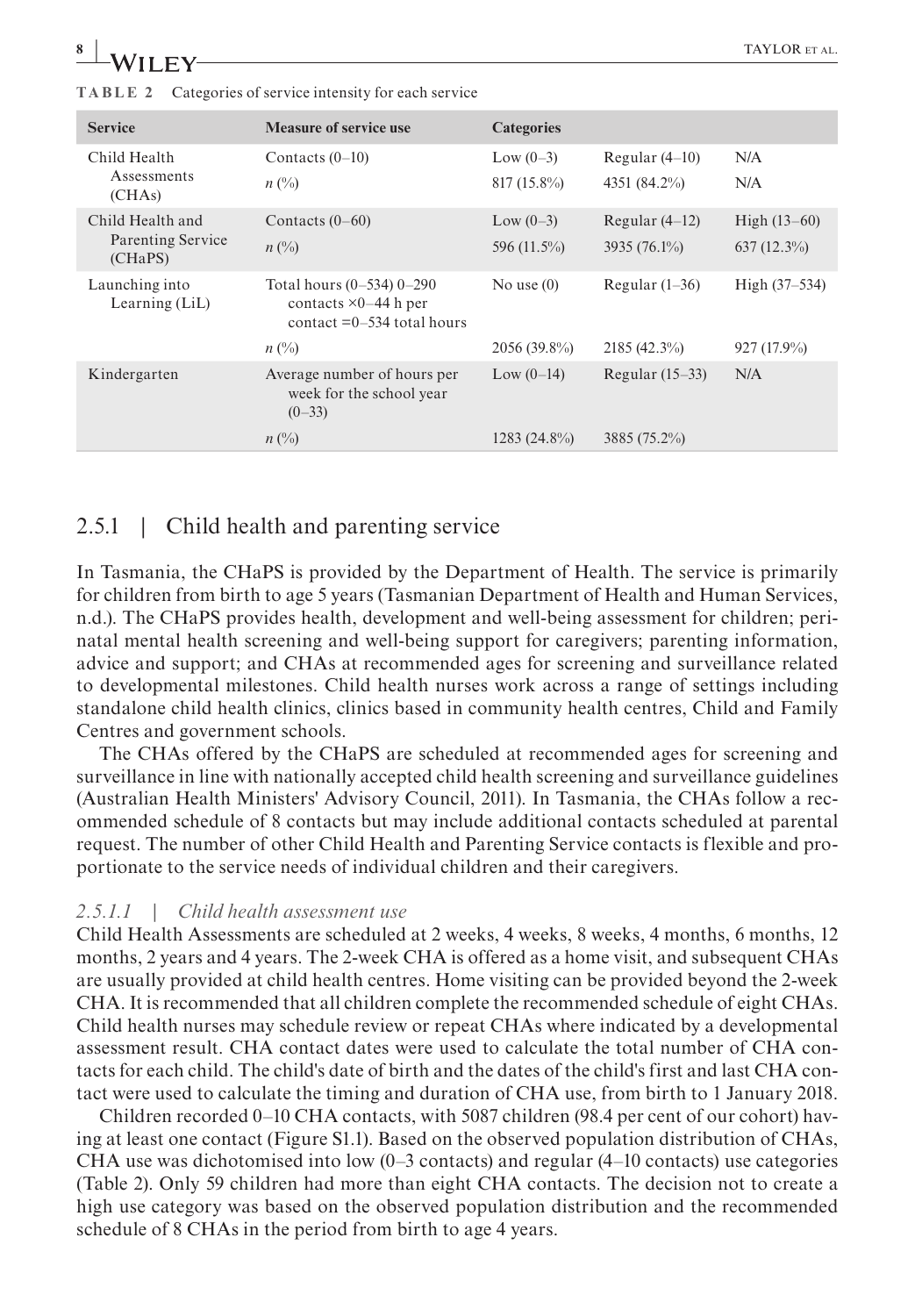#### *2.5.1.2 | Child health and parenting service use*

All CHaPS contact dates, excluding CHAs, were used to calculate the total number of CHaPS contacts for each child. The child's date of birth and the dates of the child's first and last CHaPS contact were used to calculate the timing and duration of CHaPS use from birth to 1 January 2018.

Children recorded 0–60 CHaPS contacts from birth to 1 January 2018, with 5107 children (98.8 per cent of children) having at least one contact (Figure S1.2). Based on the observed population distribution of CHaPS contacts, CHaPS use was trichotomised into low (0–3 contacts), regular (4–12 contacts) and high (13–60 contacts) use categories (Table 2).

# 2.5.2 | Launching into learning

Launching into learning is a parent-child early education programme for children from birth to age 4 years that was developed by the Tasmanian Department of Education and implemented universally in government schools from 2012 (Tasmanian Department of Education, 2017a). LiL is led by early childhood teachers, and its delivery is guided by the Commonwealth Department of Education and Training Family-School Partnerships Framework (Australian Government Department of Education and Training, 2018) and Early Years Learning Framework (Department of Education Employment & Workplace Relations for the Council of Australian Governments, 2009). LiL provides opportunities for parents and children to participate in play-based early learning activities for children and provide support for parents in their parenting roles, including early learning at home. The number of LiL sessions available each week of the school term is determined by the school.

#### *2.5.2.1 | Launching into learning use*

The total number of hours of use recorded for each child was used to calculate the total hours of LiL contact. The child's date of birth and the dates of the child's first and last LiL contact were used to calculate the timing and duration of LiL use from birth to 1 January 2018.

Children recorded 0–534 h of LiL contact, with 3112 children (60.2 per cent) recording at least 1 h of LiL contact and 39.8 per cent of children recording no LiL hours (Figure S1.3). Based on the observed population distribution of LiL contacts, LiL use was trichotomised into non-use (0 h), regular use (1–36 h contacts) and high use (37–534 h) categories (Table 2).

# 2.5.3 | Kindergarten

In Tasmania, the Department of Education provides Tasmanian children with a Kindergarten year of pre-compulsory part-time ECEC in a government school in the year before the Preparatory Year.

Kindergarten is a school-based programme that provides 15 h a week of play-based learning for 4-year-old children in a classroom setting for 40 weeks of the calendar year. The sessions are planned and delivered by early childhood teachers. There is no legislative requirement for families to enrol 4-year-old children in Kindergarten and participation is voluntary (Tasmanian Department of Education, 2017b).

#### *2.5.3.1 | Kindergarten use*

Kindergarten use comprised the average number of hours of attendance per week recorded for each child over 40 weeks of the school year. The child's date of birth and Kindergarten enrolment date were used to calculate the age of each child at the start of Kindergarten. The dataset for this study included the Kindergarten start date but not the end date, so duration of Kindergarten use was not calculated.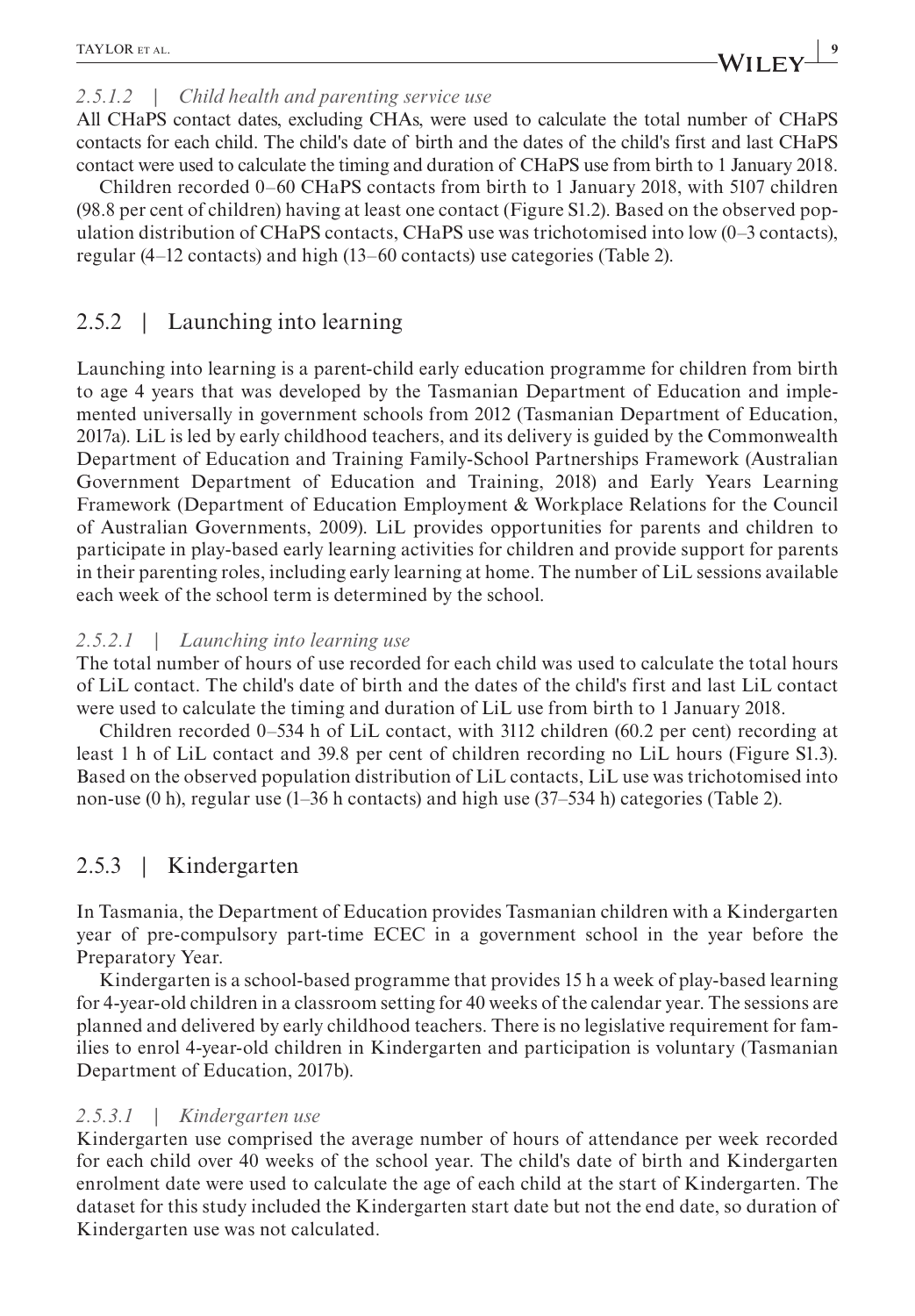Children recorded 0–33 average number of hours of attendance per week for the school year (Figure S1.4). Based on the observed population distribution of the average number of hours of attendance per week for the school year, children were dichotomised into low (0–14 h) and regular (15–34 h) use categories (Table 2). Only 83 children (1.6 per cent of the sample) had no recorded Kindergarten enrolment, and these children were included in the Low service use category.

#### **2.6** | **Statistical analysis**

The analysis was conducted in 3 steps. First, we used a LCA to identify and describe service use patterns and to assign each child to a service use group. LCA is a person-centred approach suited to (1) harmonising records of service contacts measured in different ways in different service settings and (2) reducing the heterogeneity of observed service use into meaningful groupings/ patterns of service use. Service use in this study population was heterogenous across the four service types (Figures S1.1–S1.4). There were 36 ( $2 \times 3 \times 3 \times 2$ ) possible combinations of categories of service use, of which 30 combinations were observed in this study population (Table 2). There was no evidence to guide superordinate groupings of service use categories across different service types. This was a necessary step in identifying main groupings of service use in the study population for subsequent analysis of risk factors associated with different service use patterns and associations between service use patterns and developmental vulnerability. The "value add" of LCA is that it offers a way of addressing the tremendous heterogeneity in service use, without having to address 30 different patterns of service use. LCA is a model-based technique that provides fit statistics. This is useful when there are no a priori recommended thresholds of service use (Lindly et al., 2020; Petersen et al., 2019). LCA was used to reduce the heterogeneity of service use patterns to a meaningful number of different patterns. Within each of the latent classes of service use, children had a specific probability of being at that level of service use.

Second, we used multinomial logistic regression to estimate the unadjusted odds (Table S2.1) and adjusted odds (Table S2.2) of service use group membership associated with cumulative risks, relative to the reference group. Third, we used multivariable logistic regression to estimate the adjusted odds of developmental vulnerability on one or more AEDC domain(s) associated with service use group membership, relative to the reference group. All LCA analyses were conducted in SAS PROC LCA V1.3.2 (Lanza et al., 2015). The multinomial logistic regression and the multivariable logistic regression analyses were conducted in SAS V.9.4 (SAS Institute Inc., 2013).

The proportions of missing data for risk factors ranged from 0 per cent to 27 per cent (Table S3.1). Missing values for risk factors were imputed using PROC MI in SAS V.9.4 (Rubin, 1987; SAS Institute Inc., 2013). We generated 25 imputed datasets, with results averaged according to Rubin's rule (Rubin, 1987), using PROC MIANALYZE. To account for arbitrary patterns of missingness, we used the fully conditional specification method (van Buuren, 2007). AEDC outcomes were not imputed. The prevalence of developmental vulnerability on one or more AEDC domain(s) (DV1) and individual risk factors for children with observed and imputed data is reported in Table S3.1).

#### **3** | **RESULTS**

#### **3.1** | **Service use groups**

Latent class analysis describes a series of distinct classes (i.e. groups) and assigns an itemresponse probability within each class. Entropy, Akaike's information criterion (AIC) and BIC (Bayesian information criterion) were used as the statistical measures of model fit. Table 3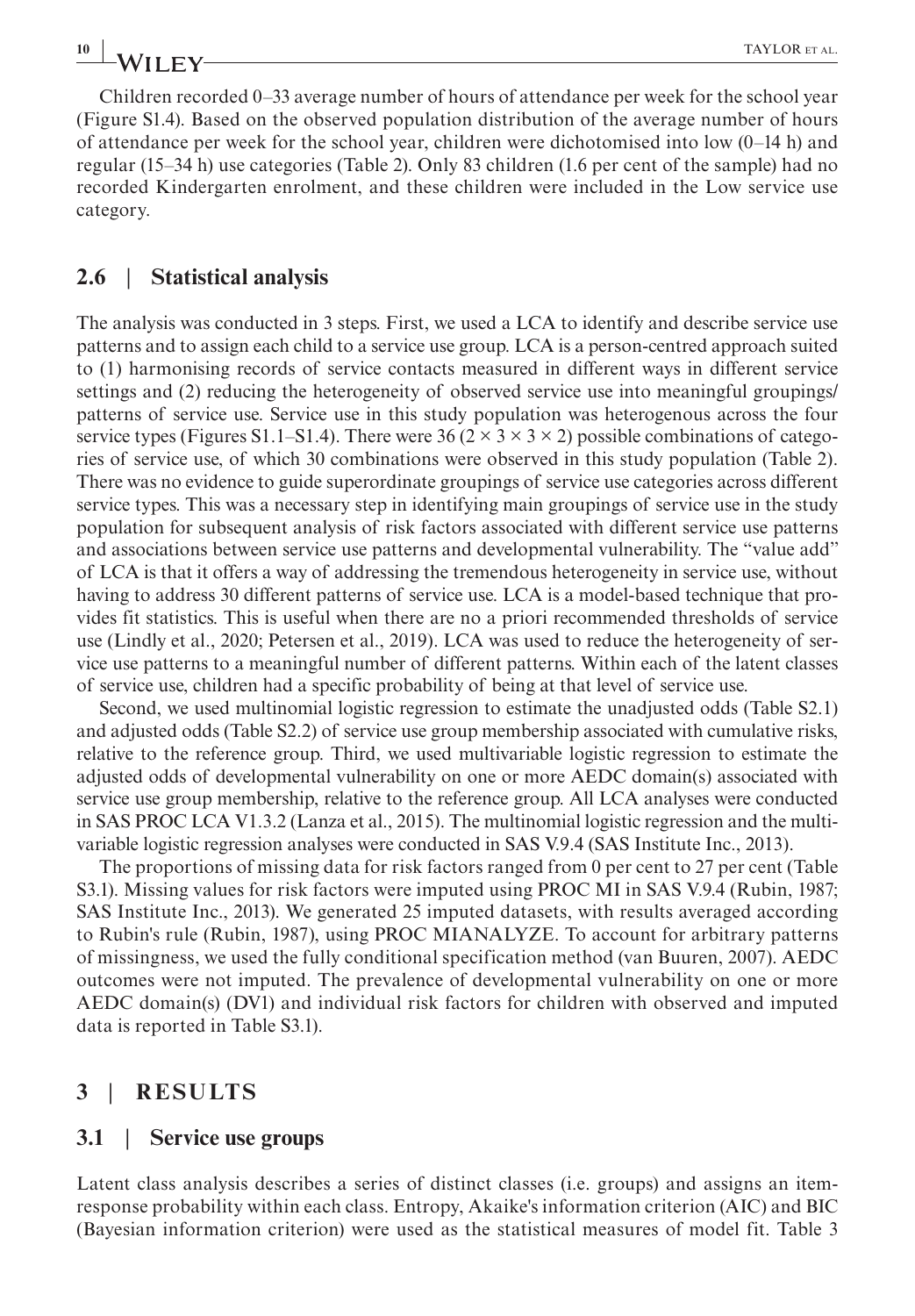**TABLE 3** Statistical criteria for latent class models with 2–5 latent classes ( $n = 5168$ )

| <b>Number of classes</b> | AIC   | <b>BIC</b> | <b>Entropy</b> |
|--------------------------|-------|------------|----------------|
| 2                        | 78.47 | 163.62     | 0.97           |
| 3                        | 61.72 | 192.72     | 0.8            |
| 4                        | 64.72 | 241.57     | 0.63           |
| $\mathcal{L}$            | 74.32 | 297.03     | 0.51           |



**FIGURE 1** Probability of different levels of service intensity in the Regular, Low and High service use groups

reports the fit statistics for service use latent class models with 2–5 classes. Models with more than 5 classes failed to converge. Based on the fit criteria and assessment of the latent class membership, a 3-class solution was selected as the best model.

The 3-class model produced a clear distinction between classes, all classes were substantial in size, and each class could be assigned a meaningful descriptive label. Information from the LCA model was used to assign children to service use groups. Individuals were assigned to latent classes based on their maximum posterior probability (their "best" class membership) (Nagin & Tremblay, 2005). The three latent classes were given descriptive labels based on the observed patterns of service use across the four service types. The service use groups were labelled as follows: Regular service use, Low service use and High service use. Figure 1 shows the probability of service use for each service type by latent class.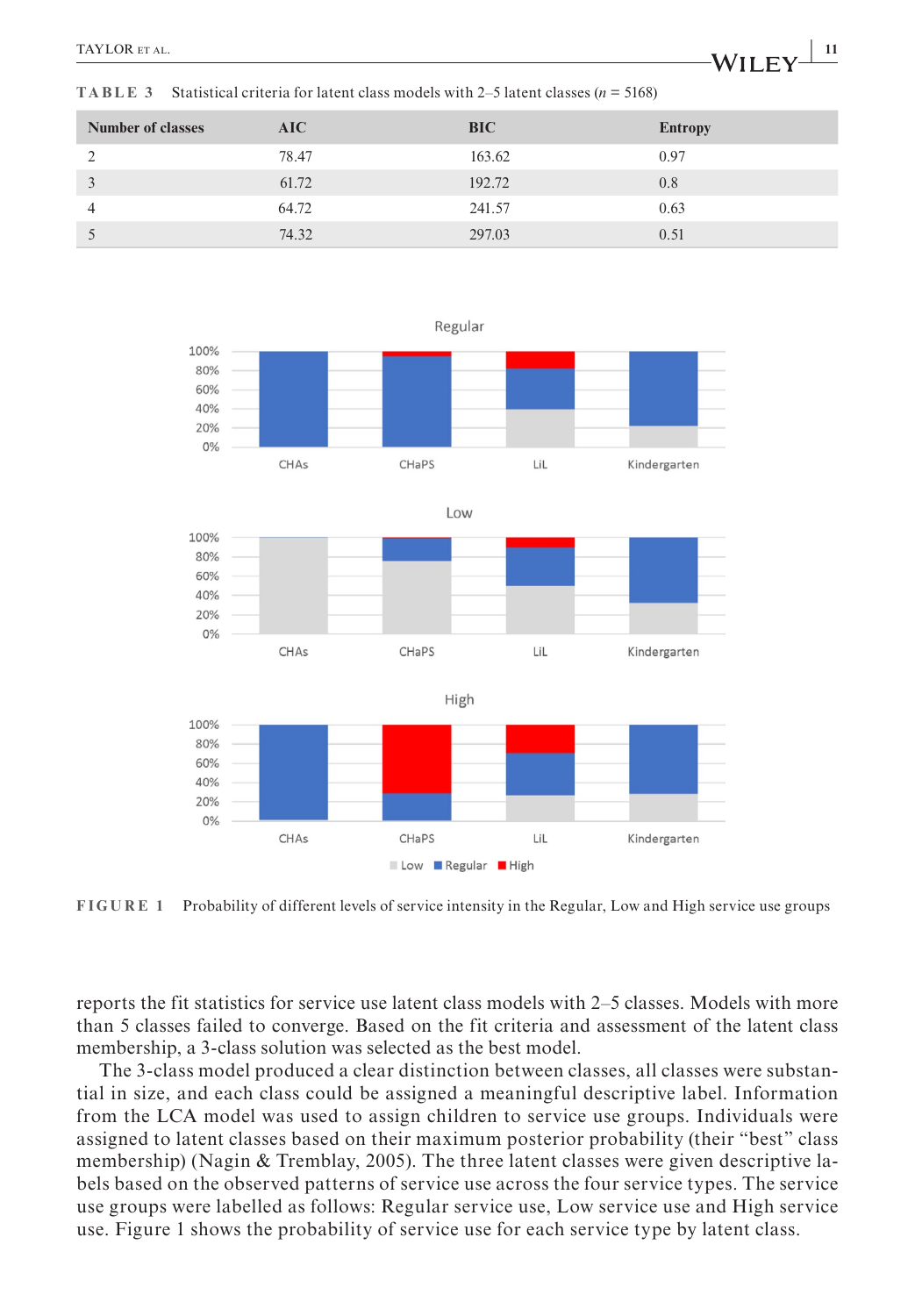| $\frac{12}{12}$ WILEY- |                                                                                | TAYLOR ET AL. |
|------------------------|--------------------------------------------------------------------------------|---------------|
|                        |                                                                                |               |
|                        | <b>TABLE</b> 4 Intensity of service use in each service use group $(n = 5168)$ |               |

| Service use group      | <b>Child Health</b><br><b>Assessments (CHAs)</b><br>median number of<br>contacts per child<br>(IOR) | <b>Child Health and</b><br><b>Parenting Service</b><br>(CHaPS) median<br>number of contacts<br>per child (IQR) | Launching into<br>Learning (LiL)<br>median number<br>of hours per child<br>(IOR) | Kindergarten<br>median number<br>of average hours<br>per week per child<br>( IQR) |
|------------------------|-----------------------------------------------------------------------------------------------------|----------------------------------------------------------------------------------------------------------------|----------------------------------------------------------------------------------|-----------------------------------------------------------------------------------|
| Regular service<br>use | $6(5-7)$                                                                                            | $8(6-9)$                                                                                                       | $20(8-44)$                                                                       | $17(15-18)$                                                                       |
| Low service use        | $2(2-3)$                                                                                            | $3(2-4)$                                                                                                       | $14(5-30)$                                                                       | $15(13-18)$                                                                       |
| High service use       | $7(6-8)$                                                                                            | $16(14-20)$                                                                                                    | $25(10-54)$                                                                      | $17(14-18)$                                                                       |
| Population average     | $6(4-7)$                                                                                            | $7(6-10)$                                                                                                      | $19.5(8-44)$                                                                     | $17(15-18)$                                                                       |

Abbreviation: IQR, interquartile range.

# 3.1.1 | Regular service use

#### *3.1.1.1 | Intensity of regular service use*

The Regular service use group (72.2 per cent of the cohort) was defined by a consistent pattern of median service use at or above the population average for this cohort. The median service use for this group was 6 CHA contacts; eight CHaPS contacts, 20 h of LiL in total and 17 h per week of Kindergarten for the school year (Table 4). Children in the Regular service use group had a more than 99.5 per cent likelihood of regular CHA use, a 95.0 per cent likelihood of regular CHaPS use, a 42.5 per cent likelihood of regular LiL use and a 77.4 per cent likelihood of regular Kindergarten use (Table 5).

#### *3.1.1.2 | Timing and duration of regular service use*

Children in the Regular service group had their first CHA contact at a median of 12 days of age, their first CHaPS contact at a median of 12 days of age, were 2 years and 8 months of age at their first LiL contact, and were 4 years and 6 months of age at their first contact with Kindergarten (Table 6). Children in the Regular service use group had a median duration of 2 years and 4 months between their first and last CHA contacts, a median duration of 2 years and 1 month between their first and last CHaPS contacts, and a median duration of 1 year and 2 months between their first and last LiL contacts (Tables 6–8, Figure 2). The Regular service use group was the reference group for this study.

# 3.1.2 | Low service use

## *3.1.2.1 | Intensity of low service use*

The Low service use group (15.6 per cent of cohort) was defined by a consistent pattern of lower than the population average median service use across all service types. The median service use for this group was two CHA contacts, three CHaPS contacts, 14 h of LiL in total and 15 h per week of Kindergarten for the school year (Table 4). Children in the Low service use group had a 99.9 per cent likelihood of low CHA use, 77.5 per cent likelihood of low CHaPS use, a 50.0 per cent likelihood of no LiL use and a 32.5 per cent likelihood of low Kindergarten use (Table 5).

#### *3.1.2.2 | Timing and duration of low service use*

Children in the Low service use group used the CHaPS and LiL later (Table 6), less frequently (Table 4) and over a shorter period of time, compared to children in the Regular service use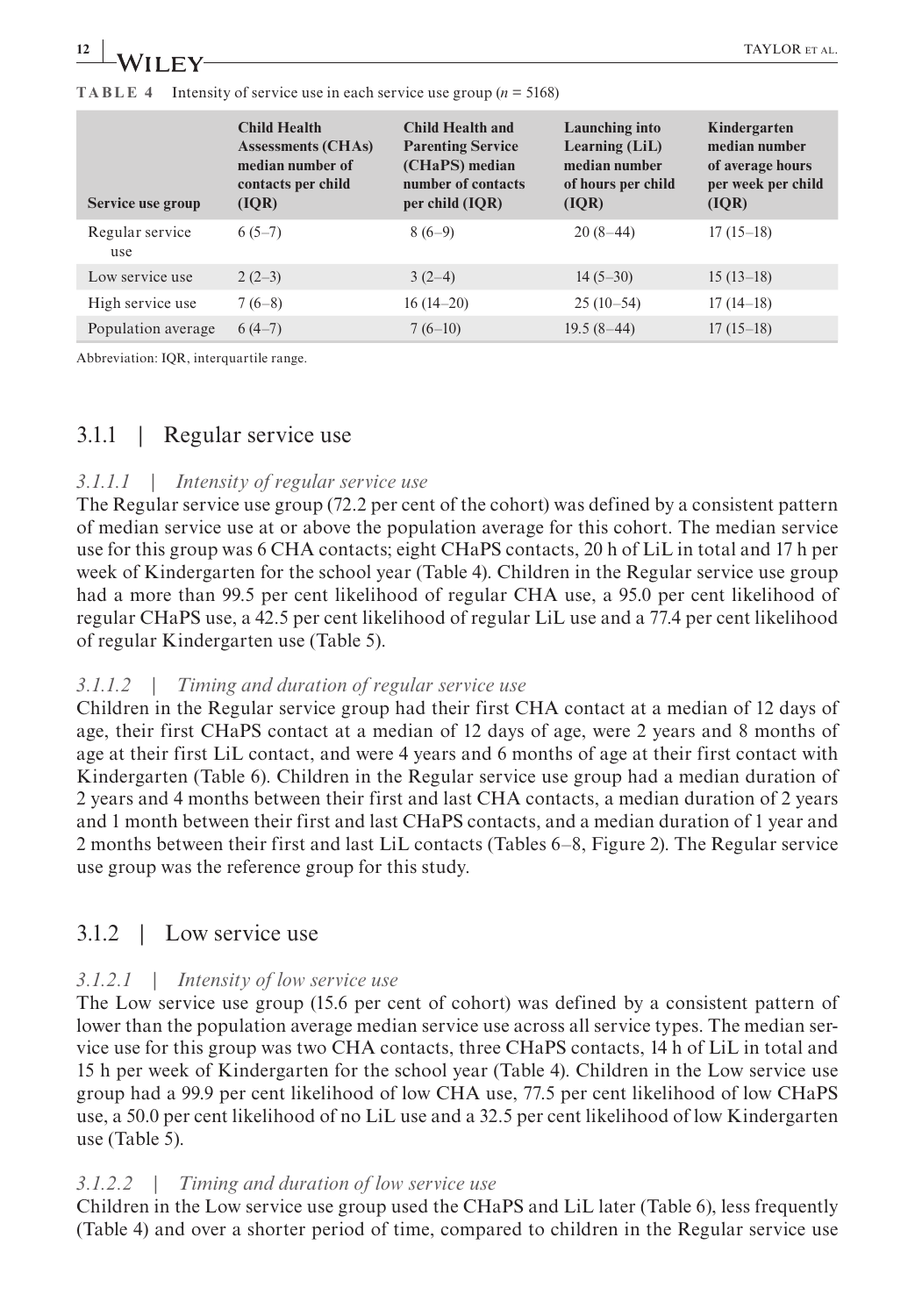|              | TABLE 5 Conditional probabilities and distributions of service intensity, three-class latent class model |
|--------------|----------------------------------------------------------------------------------------------------------|
| $(n = 5168)$ |                                                                                                          |

|                                                   | <b>Regular service</b><br><b>use</b> | Low service use | <b>High service use</b> | <b>Population</b><br>average |
|---------------------------------------------------|--------------------------------------|-----------------|-------------------------|------------------------------|
| Class membership probability                      | 0.727                                | 0.153           | 0.121                   | n/a                          |
| Best class membership %                           | 72.2                                 | 15.6            | 12.2                    | n/a                          |
| Item response probabilities                       |                                      |                 |                         |                              |
| Low child health assessment use                   | 0.005                                | 0.999           | 0.017                   | 0.158                        |
| Regular child health assessment<br>use            | 0.995                                | 0.001           | 0.983                   | 0.842                        |
| Low child health and parenting<br>service use     | 0.000                                | 0.775           | 0.000                   | 0.115                        |
| Regular child health and parenting<br>service use | 0.950                                | 0.236           | 0.291                   | 0.761                        |
| High child health and parenting<br>service use    | 0.50                                 | 0.009           | 0.709                   | 0.123                        |
| No launching into learning use                    | 0.398                                | 0.500           | 0.267                   | 0.398                        |
| Regular launching into learning<br>use            | 0.425                                | 0.397           | 0.441                   | 0.423                        |
| High launching into learning use                  | 0.177                                | 0.103           | 0.293                   | 0.179                        |
| Low Kindergarten use                              | 0.226                                | 0.325           | 0.283                   | 0.248                        |
| Regular Kindergarten use                          | 0.774                                | 0.675           | 0.717                   | 0.752                        |

**TABLE 6** Children's age at first contact with each service by service use group  $(n = 5168)$ 

| Service use group      | Median age in days<br>(IOR) at first Child<br><b>Health Assessment</b><br>$(CHA)$ contact <sup>a</sup> | Median age in days<br>(IOR) at first Child<br><b>Health and Parenting</b><br><b>Service (CHaPS)</b><br>contact <sup>b</sup> | Median age in<br>years <sup>c</sup> (IQR) at<br>first Launching<br>into Learning (LiL)<br>contact <sup>d</sup> | Median age in<br>years <sup>c</sup> (IQR) at<br>first Kindergarten<br>contact <sup>e</sup> |
|------------------------|--------------------------------------------------------------------------------------------------------|-----------------------------------------------------------------------------------------------------------------------------|----------------------------------------------------------------------------------------------------------------|--------------------------------------------------------------------------------------------|
| Regular service<br>use | $12(10-15)$                                                                                            | $12(9-15)$                                                                                                                  | $2;8(1;11-3;10)$                                                                                               | $4:6(4:3-4:9)$                                                                             |
| Low service use        | $14(11-26)$                                                                                            | $14(10-24)$                                                                                                                 | $3;4(2;1-4;0)$                                                                                                 | $4;6(4;3-4;9)$                                                                             |
| High service use       | $13(10-17)$                                                                                            | $12(9-15)$                                                                                                                  | $2;4(1;11-3;7)$                                                                                                | $4;6(4;4-4;10)$                                                                            |
| Population<br>average  | $13(10-16)$                                                                                            | $16(9-16)$                                                                                                                  | $2;9(1;11-3;10)$                                                                                               | $4;6(4;3-4;9)$                                                                             |

Abbreviation: IQR, interquartile range.

 $a_n = 5087$ .

 $^{b}n = 5107.$ 

c Years; months.

 $d_n = 3150.$ 

 $e_n = 5085.$ 

group. Children in the Low service use group had their first CHA contact at a median of 14 days of age, their first CHaPS contact at a median of 14 days of age, were 3 years and 4 months of age at their first LiL contact and were 4 years and 6 months of age at their first contact with Kindergarten (Table 6). Their Kindergarten attendance was 80 h less than the other groups over the course of the school year. Children in the Low service use group had a median duration of 2 months between their first and last CHA contacts, a median duration of 3 months between their first and last Child Health and Parenting Service contacts, and a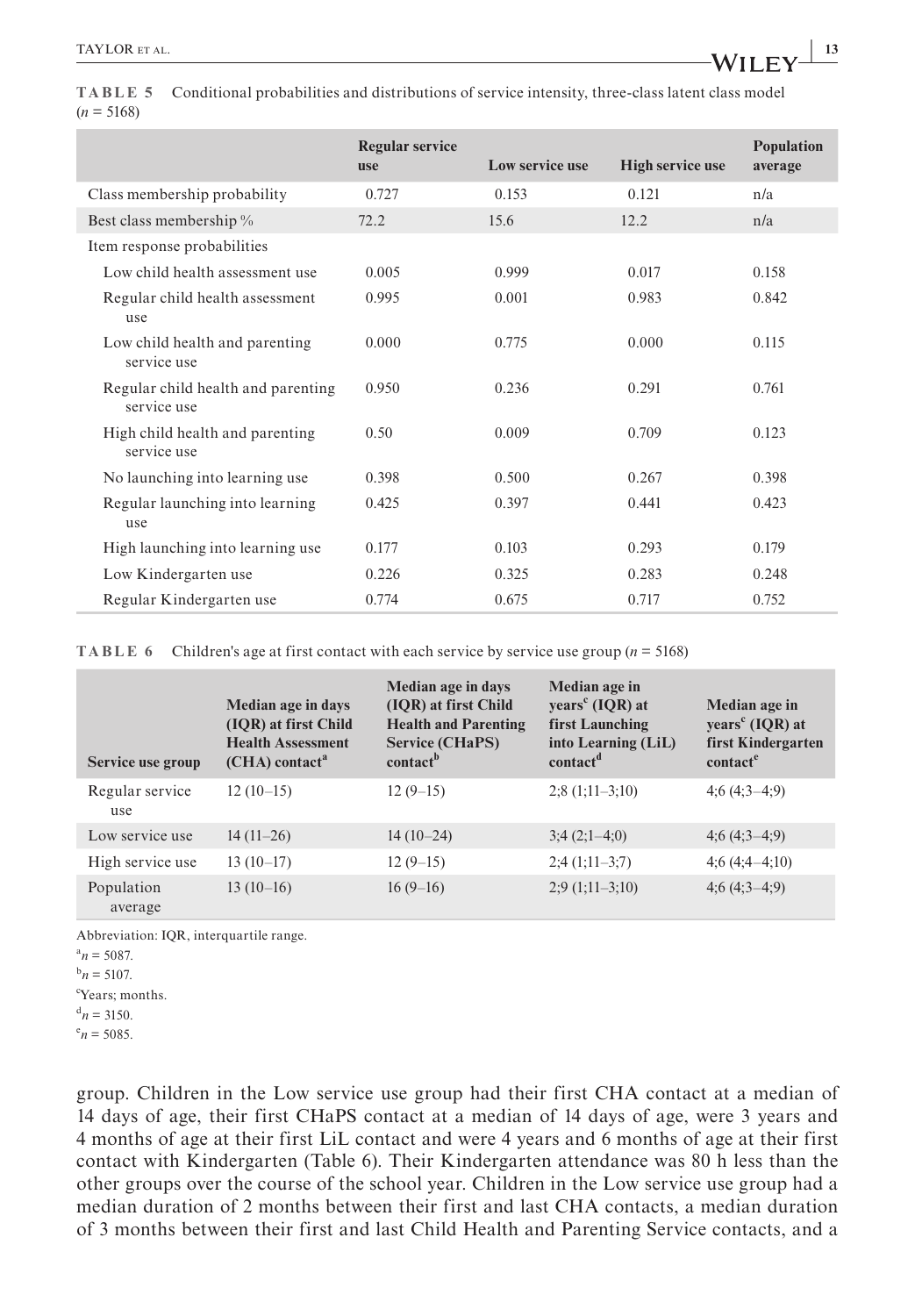# **14 |** TAYLOR et al.

median duration of 8 months between their first and last LiL contacts (Tables 6–8, Figure 3). The intensity and duration of service use was lowest for this group.

# 3.1.3 | High service use

#### *3.1.3.1 | Intensity of high service use*

The High service use group (12.2 per cent of the cohort) was defined by a consistent pattern of higher than the population average median service use across all service types, except Kindergarten. The median service use for this group was seven CHA contacts, 16 CHaPS contacts, 25 h of LiL in total and 17 h per week of Kindergarten for the school year (Table 4). Children in this group had a 98.3 per cent likelihood of regular CHA use, 70.9 per cent likelihood of high CHaPS use, a 29.3 per cent likelihood of high LiL use and a 71.7 per cent likelihood of regular Kindergarten use (Table 5). The intensity (Table 4) and duration (Table 8, Figure 4) of service use were highest for this group.

#### *3.1.3.2 | Timing and duration of high service use*

Children in the High service use group had their first CHA contact at a median of 13 days and their first CHaPS contact at a median of 12 days of age, were 2 years and 4 months of age at their first LiL contact and were 4 years and 6 months of age at their first contact with Kindergarten (Table 6). Children in this group had a median duration of 3 years and 5 months between their first and last CHA contacts, a median duration of 3 years and 11 months between their first and last CHaPS contacts, and a median duration of 1 year and 8 months between their first and last LiL contacts. Children in the High service use group used LiL 4 months earlier than the Regular service use group (Table 6) and had a median duration of contact with CHAs and CHaPS more than a year longer than the Regular service use group, and 6 months more contact with LiL (Tables 6–8, Figure 4) than the Regular service use group.

## **3.2** | **Associations between cumulative risk and service use group membership**

In this cohort, the total number of risks per child varied from 0 to 7 risks. The distribution of cumulative risks differed between the service use groups, with risk exposures lower in the Regular service use group, and higher in both the Low and High service use groups. 49.7 per cent of children in the Regular service use group were exposed to 0 or 1 risks, compared with 27.6 per cent of children in the Low service use group, and 36.7 per cent of children in the High service use group (Table 9). 14.0 per cent of children in the Regular service use group were exposed to 4 or more risks, compared with 32.0 per cent of children in the Low service use group, and 23.8 per cent of children in the High service use group.

Children in the Regular service use group were exposed to an average of 1.76 risks (95% CI: 1.71–1.81), children in the Low service use group were exposed to an average of 2.68 risks (95% CI: 2.56–2.80), and children in the High service use group were exposed to an average of 2.23 risks (95% CI: 2.11–2.36).

Multinomial logistic regression was used to examine the associations between cumulative risk (0–4 or more risks) and service use group membership (Table 10). The Regular service use group was the reference category. The odds ratios for membership of the Low and High service use groups after exposure to one risk were 2.25 (95% CI: 1.63–3.10) and 1.30 (95% CI: 0.97–1.73), the odds ratios after two risks were 3.02 (95% CI: 2.22–4.12) and 1.77 (95% CI: 1.32–2.37), the odds ratios after three risks were 3.71 (95% CI: 2.69–5.11) and 1.67 (95% CI: 1.20–2.31), and the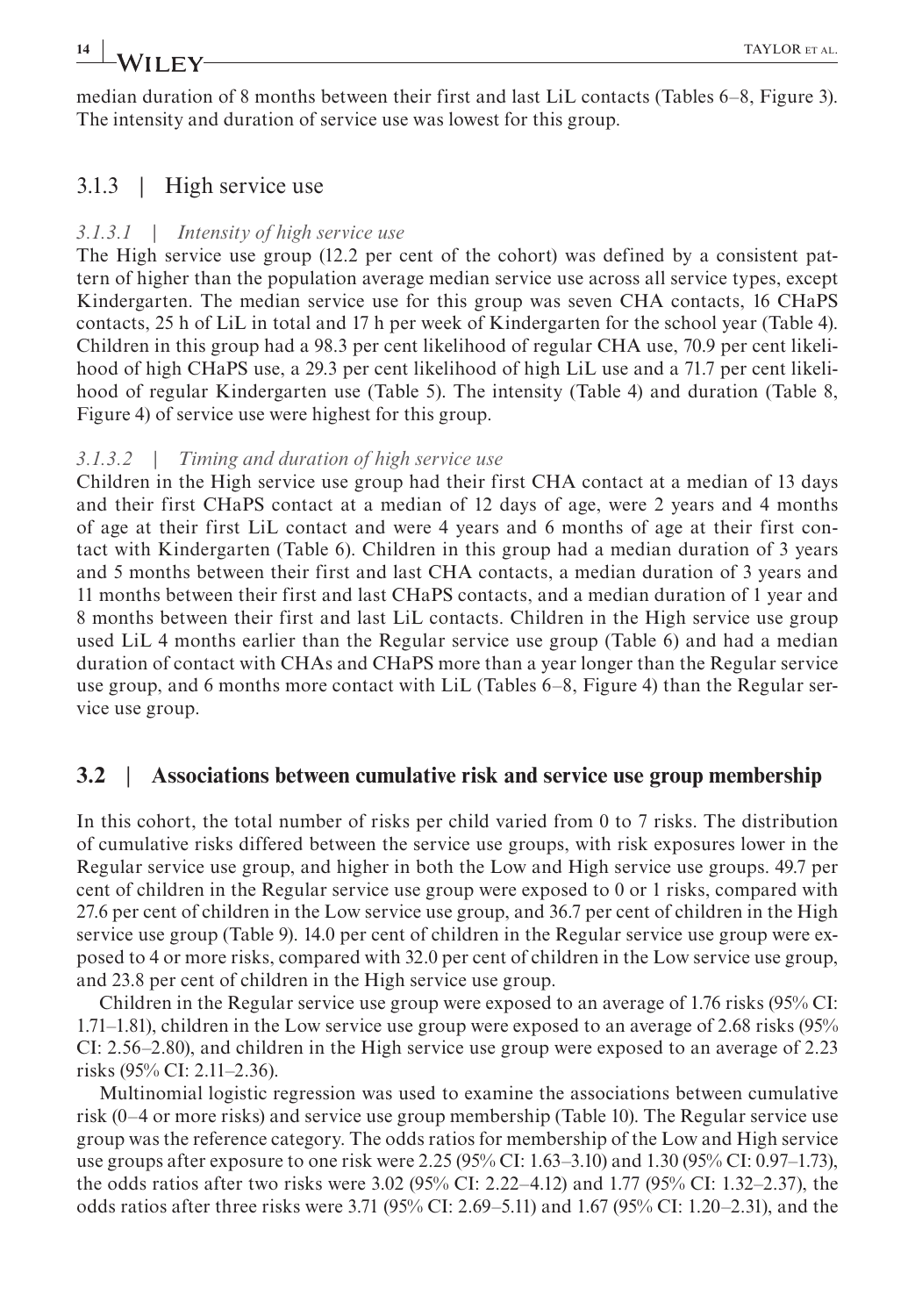| Service use group   | Median age in<br>years <sup>a</sup> (IQR) at last<br>CHA contact <sup>b</sup> | Median age in<br>years <sup>a</sup> (IQR)<br>at last CHaPS<br>contact <sup>c</sup> | Median age in<br>years <sup>a</sup> (IQR) at<br>last LiL contact <sup>d</sup> | Median age in<br>years <sup>a</sup> (IQR) at<br>last Kindergarten<br>contact |
|---------------------|-------------------------------------------------------------------------------|------------------------------------------------------------------------------------|-------------------------------------------------------------------------------|------------------------------------------------------------------------------|
| Regular service use | $2;1(1;1-4;0)$                                                                | $2;2(1;3-4;0)$                                                                     | $4;3(4;0-4;8)$                                                                | n/a                                                                          |
| Low service use     | $0;2(0;1-0;7)$                                                                | $0;4(0;2-1;3)$                                                                     | $4;3(4;0-4;7)$                                                                | n/a                                                                          |
| High service use    | $3;6(2;0-4;1)$                                                                | $4;0(2;3-4;2)$                                                                     | $4;4(4;0-4;8)$                                                                | n/a                                                                          |
| Population average  | $2;0(1;0-3;11)$                                                               | $2;1(1;1-4;0)$                                                                     | $4;4(4;0-4;4)$                                                                | n/a                                                                          |

**TABLE 7** Children's age at last contact with each service type by service use group (*n* = 5168)

Abbreviation: IQR, interquartile range.

a Years; months.

 $^{b}n = 5087.$ 

 $c_n = 5107$ .

 $d_n = 3150.$ 



**FIGURE 2** Regular service use group: Median timing and duration of service use (birth to 1 January 2018)

odds ratios after four or more risks were 6.51 (95% CI: 4.83–8.77) and 2.58 (95% CI: 1.95–3.43), respectively.

#### **3.3** | **Associations between individual risk factors and service use group membership**

There were notable differences between the service use groups in the patterns of individual risk factors (Table S3.2). The Regular service use group contained the lowest percentage of children with each risk factor, except for maternal age more than 39 years. The percentage of children in the Regular service use group whose mothers were more than 39 years was slightly higher (4.8 per cent) than the population average (4.7 per cent). The individual risk factors associated with increased odds of membership of the Low service use group were, in order of descending magnitude, as follows: mothers who had three or more pregnancies (aOR: 2.63, 95% CI: 2.22– 3.11); teenage mothers (aOR: 2.17, 95% CI: 1.49–3.16); Indigenous mothers (aOR: 2.09, 95% CI: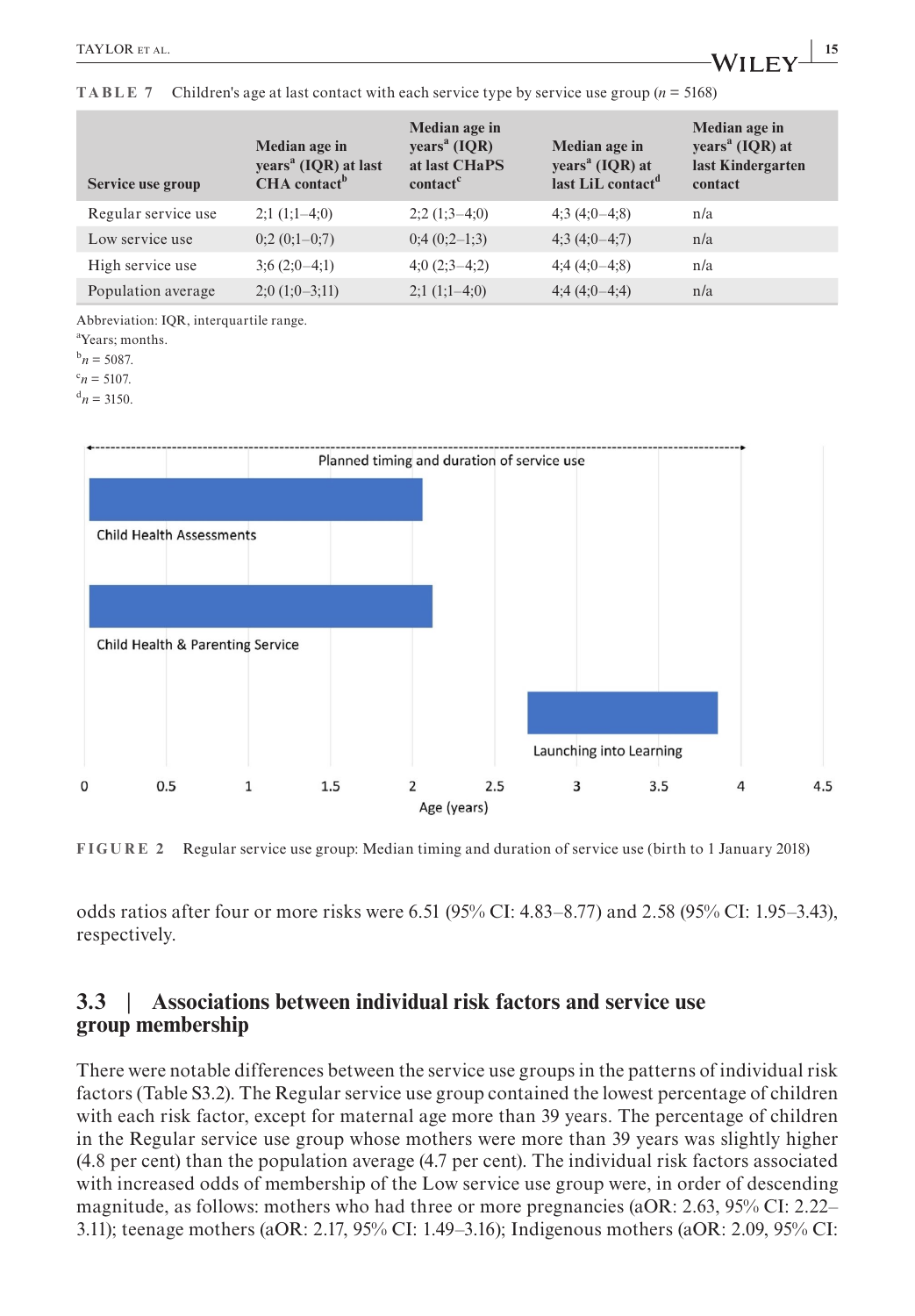**TABLE 8** Duration between children's first and last contact with each service type by service use group  $(n = 5168)$ 

| Service use group   | Median duration in years <sup>a</sup><br>(IQR) between first<br>and last Child Health<br><b>Assessment (CHA)</b><br>contacts <sup>b</sup> | Median duration in years <sup>a</sup><br>(IOR) between first and last<br><b>Child Health and Parenting</b><br>Service (CHaPS) contacts <sup>c</sup> | Median duration in years <sup>a</sup><br>(IQR) between first<br>and last Launching into<br>Learning (LiL) contacts <sup>d</sup> |
|---------------------|-------------------------------------------------------------------------------------------------------------------------------------------|-----------------------------------------------------------------------------------------------------------------------------------------------------|---------------------------------------------------------------------------------------------------------------------------------|
| Regular service use | $2;4(1;5-3;11)$                                                                                                                           | $2;1(1;3-4;0)$                                                                                                                                      | $1;2(0;5-2;6)$                                                                                                                  |
| Low service use     | $0;2(0;0-0;5)$                                                                                                                            | $0;3(0;1-1;0)$                                                                                                                                      | $0; 8(0; 3-1; 9)$                                                                                                               |
| High service use    | $3;5(2;0-4;0)$                                                                                                                            | $3;11(2;3-4;2)$                                                                                                                                     | $1; 8(0; 6-2; 8)$                                                                                                               |
| Population average  | $2;0(1;0-3;10)$                                                                                                                           | $2;1(1;0-4;0)$                                                                                                                                      | $1;1(0;5-2;6)$                                                                                                                  |

Abbreviation: IQR, Interquartile range.

a Years; months.

 $^{b}n = 5087.$ 

 $c_n = 5107$ .

 $d_n = 3150.$ 

1.55–2.81); smoking in pregnancy (aOR: 1.73, 95% CI: 1.44–2.09); low birthweight (aOR: 1.57, 95% CI: 1.18–2.08); most disadvantaged SEIFA quintile (aOR: 1.32, 95% CI: 1.03–1.70); Parent 2 education less than Year 11 (aOR: 1.26, 95% CI: 1.03–1.54); and Parent 1 education less than Year 11 (aOR: 1.22, 95% CI: 1.01–1.48). Membership of the Low service use group was associated with decreased odds of living in Outer Remote and Regional Tasmania (aOR: 0.73, 95% CI: 0.60–0.88; Table S2.2).

The individual risks associated with membership of the High service use group were, in order of descending magnitude, as follows: teenage mothers (aOR: 4.96¸ 95% CI: 3.61– 6.81); most disadvantaged SEIFA quintile (aOR: 2.15, 95% CI: 1.60–2.88); low birthweight (aOR: 1.75¸ 95% CI: 1.29–2.38); and Outer Remote and Regional Tasmania (aOR: 1.26, 95% CI: 1.04–1.53). Membership of the High service use group was associated with decreased odds for mothers who had three or more pregnancies (aOR: 0.77, 95% CI: 0.61– 0.97; Table S2.2).

## **3.4** | **Developmental vulnerability on one or more AEDC domain(s) (DV1)**

In this study cohort, 21.2 per cent of children were classified as developmentally vulnerable on one or more AEDC domain(s) (DV1) in their first year of full-time school, compared to 21.7 per cent of children nationally. The percentage of children classified as DV1 was 27.5 per cent in the Low service use group; 26.1 per cent in the High service use group; and 19.1 per cent in the Regular service use group (Table 11). The Regular service use group had the lowest percentage but highest number of children classified as DV1. Children with special needs are not included in the calculation of the AEDC results and do not receive a domain category (e.g. developmentally on track, at risk or vulnerable). In this cohort, 4 per cent of children in the Tasmanian 2018 AEDC data collection were identified as children with special needs. The percentage of children identified with special needs in the Tasmanian 2018 AEDC data collection was 3.7 per cent in the Regular service use group, 5.7 per cent in the Low service use group and 9.7 per cent of children in the High service use group.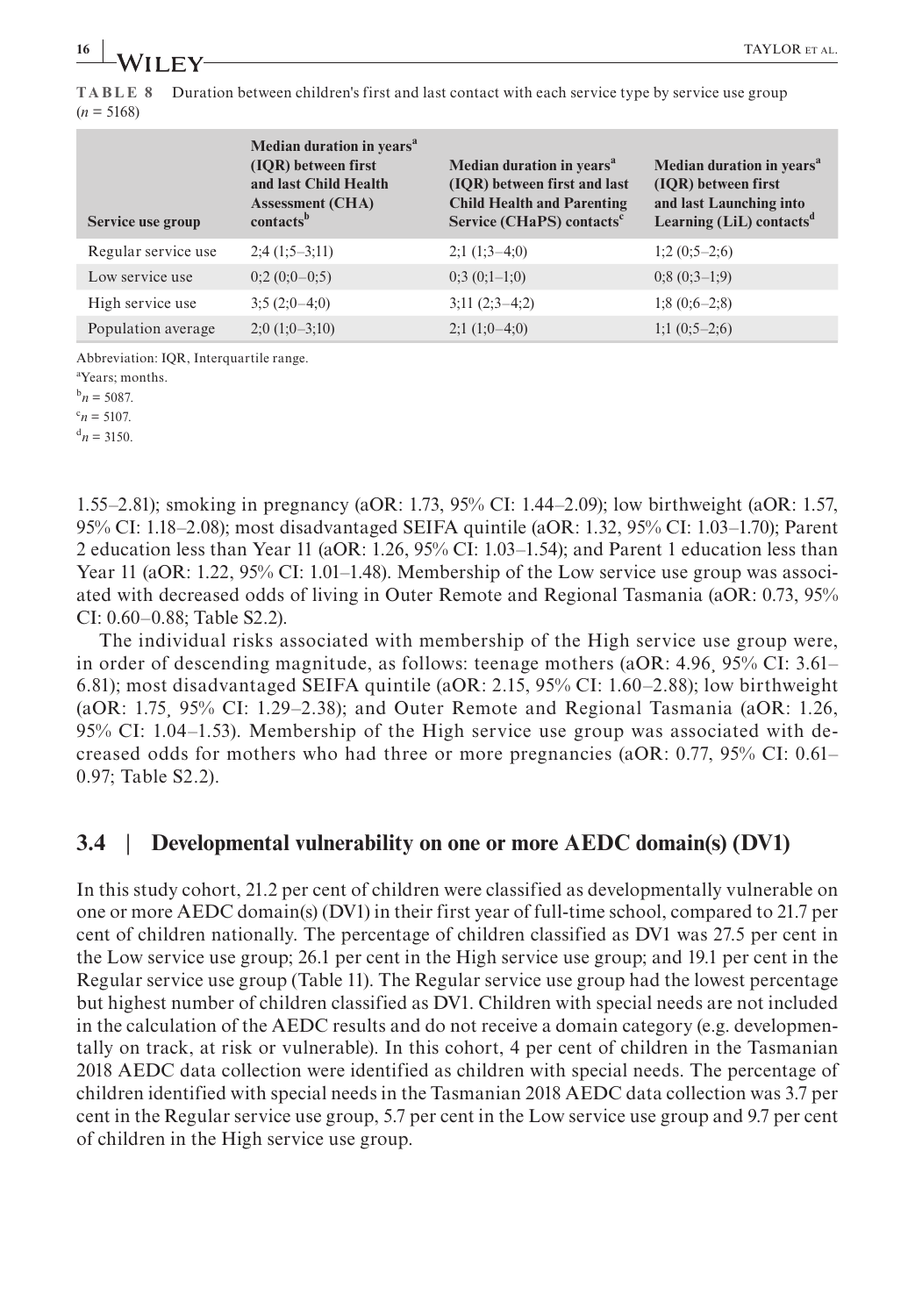# **3.5** | **Associations between service use group membership and developmental vulnerability on one or more AEDC domain(s) (DV1)**

The logistic model in Table 12 shows the adjusted odds of classification as developmentally vulnerable on one or more AEDC domain(s) associated with service group membership, after adjusting for cumulative risks. The Regular service use group was the reference group. Membership of the Low and High service use groups, adjusted for cumulative risk, was associated with increased odds of developmental vulnerability, relative to the Regular use group. Membership of the Regular service use group, adjusted for cumulative risks, was associated with decreased odds for developmental vulnerability, relative to the other groups (Table 13).

# **4** | **DISCUSSION**

This study sought to identify patterns of universal child health and early education service use from birth through Kindergarten (age 4 years), estimate associations between cumulative risk and service use patterns, and associations between service use patterns and children's developmental vulnerability in the Preparatory Year (age 5 years).

Three patterns of service use were identified: Regular service use (72.2 per cent of children), Low service use (15.6 per cent of children) and High service use (12.2 per cent of children). These service use patterns were established early in children's lives and were consistent across services and over time.

Children in the Regular service use group had regular contact with the Child Health and Parenting Service, LiL and Kindergarten. Frequent and regular contact with universal services is desirable for developmental monitoring, prevention and intervention, and timely referrals from universal services to specialist and targeted services (Australian Health Ministers' Advisory Council, 2011, 2017; Goodman et al., 2019; Richter et al., 2017). The children in this cohort, born 2011–2013, were the first children in Tasmania to have access to the universal LiL, which was implemented in government schools in 2012. In this early period of implementation, 60 per cent of children in the Regular service use group used LiL.



**FIGURE 3** Low service use group: Median timing and duration of service use (birth to 1 January 2018)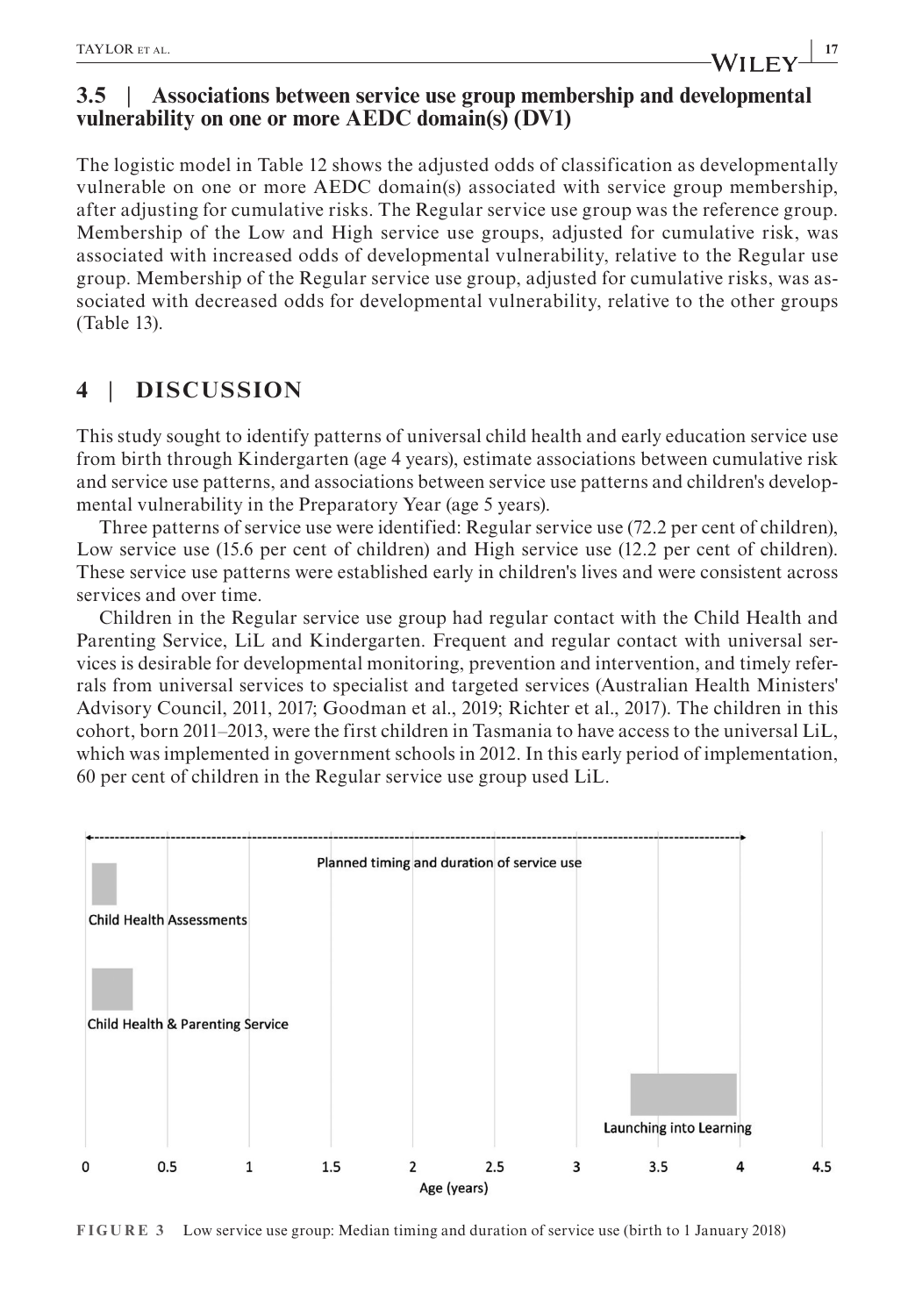

**FIGURE 4** High service use group: Median timing and duration of service use (birth to 1 January 2021)

A Regular service use pattern was more likely for children with low exposure to risk factors for child development. This finding is consistent with previous studies that have shown that service use is higher for groups of children with lower exposure to risk factors (Campbell et al., 2018; Gibb et al., 2019; O'Connor et al., 2020; Spencer et al., 2019; Wood et al., 2012). The determination of "regular" service use in this study was based on the population distributions of service use in this cohort. Therefore, the extent to which "regular" service use is "optimal" service use needs to be considered in relation to the level of developmental vulnerability in the Regular service use group. While the level of developmental vulnerability (19.1 per cent) in the Regular service use group was the lowest of the three service use groups, this was only 2.1 percentage points lower than the population average (21.2 per cent) for this cohort. This finding suggests that even higher thresholds of participation in universal services may be required to address the service needs of children with a Regular service use pattern. For example, earlier, longer and more frequent use of LiL would enhance the continuity and complementarity of service use between child health and early education services and provide additional opportunities for primary prevention, developmental monitoring and referrals to other services and supports, as needed.

Universal early childhood services play a critical role in facilitating children's access to specialist (e.g. allied health) and targeted services; however, if demand exceeds supply, children will not have timely access to these services or will miss out on these services. There is an under-supply of specialist and targeted services for children in Australia, especially in rural and remote Australia (Arefadib & Moore, 2017; Australian Institute of Health & Welfare, 2020; O'Connor et al., 2017). This is likely to be a contributing factor to developmental inequalities in this population.

The Low service use group was defined by a consistent pattern of low intensity and short duration of service use, starting with the use of the Child Health and Parenting Service. Only half of the children in this group used LiL and did so later than children in the other service use groups. For children who did not use LiL, there was a gap of more than 4 years between their last contact with the Child Health and Parenting Service and their enrolment in Kindergarten. Children in the Low service use group started Kindergarten at the same age as children in the other service use groups, but their attendance was 80 h less than the other groups over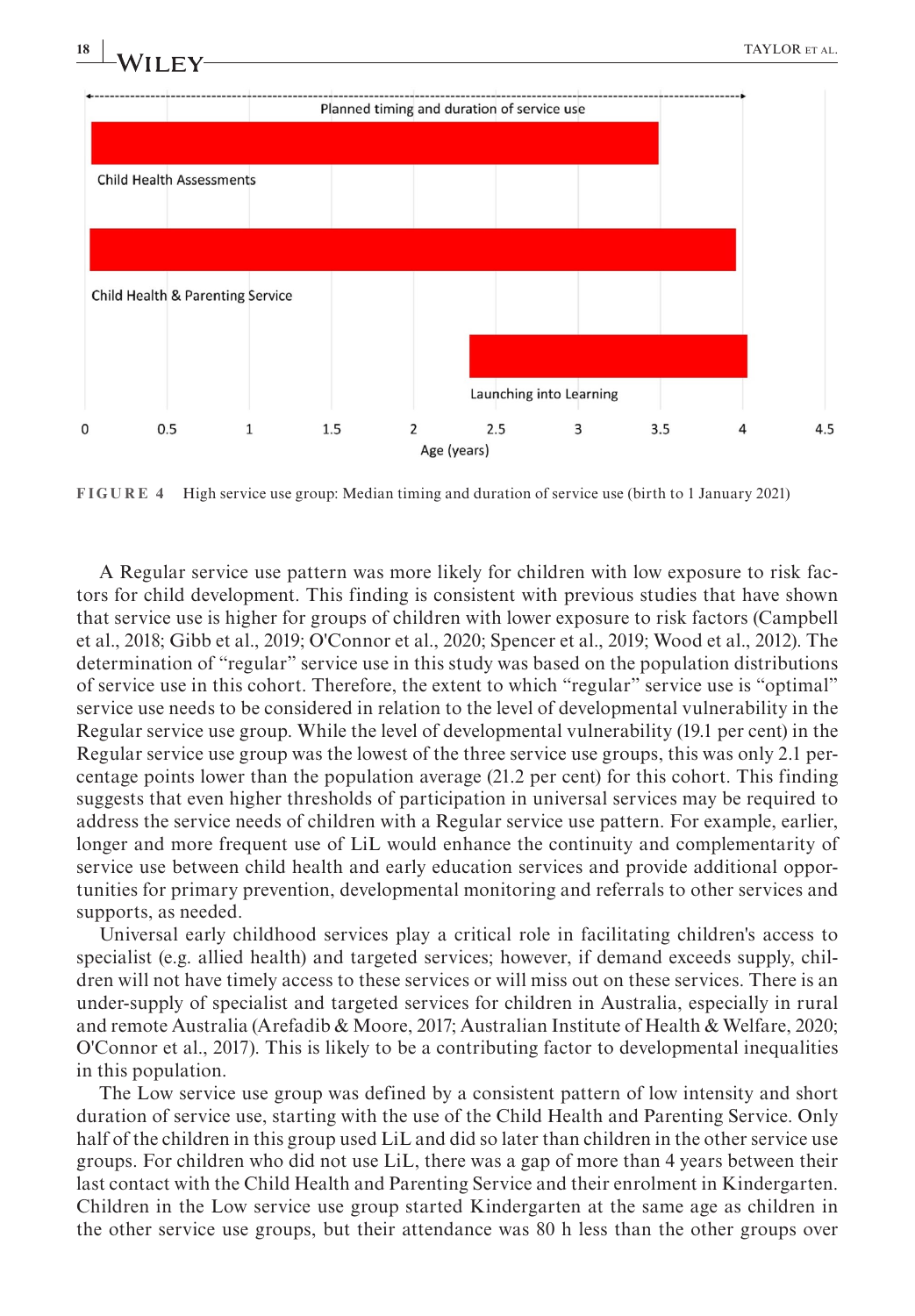| <b>Cumulative risks</b> | Regular service use | Low service use | High service use | <b>Population</b><br>average |
|-------------------------|---------------------|-----------------|------------------|------------------------------|
| $\Omega$                | 24.5%               | 8.3%            | 15.7%            | $20.9\%$                     |
|                         | $25.2\%$            | $19.3\%$        | $21.0\%$         | 23.8%                        |
| $\overline{2}$          | $21.1\%$            | 21.7%           | 23.8%            | 21.5%                        |
| 3                       | $14.7\%$            | 18.6%           | $15.7\%$         | 15.4%                        |
| $\overline{4}$          | $9.4\%$             | $16.3\%$        | $14.2\%$         | $11.1\%$                     |
| 5                       | $3.8\%$             | $10.6\%$        | $7.1\%$          | 5.3%                         |
| 6                       | $1.0\%$             | $4.5\%$         | $2.3\%$          | $1.7\%$                      |
|                         | $0.2\%$             | 0.6%            | $0.2\%$          | 0.3%                         |
|                         |                     |                 |                  |                              |

**TABLE 10** Associations between cumulative risks and membership of the Low and High service use groups, relative to the Regular service use group  $(n = 5168)$ 

| <b>Cumulative risks</b> | Regular<br>service use<br><b>OR</b> | Low service use OR<br>$(95\% \text{ CI})$ | <i>p</i> -value | High service use OR<br>$(95\% \text{ CI})$ | $p$ -value |
|-------------------------|-------------------------------------|-------------------------------------------|-----------------|--------------------------------------------|------------|
| $\theta$                | $1.00$ (ref)                        | $1.00$ (ref)                              |                 | $1.00$ (ref)                               |            |
|                         | $1.00$ (ref)                        | $2.25(1.63-3.10)$                         | < 0.0001        | $1.30(0.97-1.73)$                          | .0755      |
| 2                       | $1.00$ (ref)                        | $3.02(2.22 - 4.12)$                       | < 0.0001        | $1.77(1.32 - 2.37)$                        | .0002      |
|                         | $1.00$ (ref)                        | $3.71(2.69 - 5.11)$                       | < 0.0001        | $1.67(1.20-2.31)$                          | .0021      |
| 4 or more               | $1.00$ (ref)                        | $6.51(4.83 - 8.77)$                       | < 0.0001        | $2.58(1.95-3.43)$                          | < 0.0001   |

the course of the school year. The level of developmental vulnerability in the Low service use group was 27.5 per cent, which was 6.3 percentage points higher than the population average of 21.2 per cent for this study cohort. These findings represent a significant shortfall in the uptake of developmental opportunities across the whole of early childhood and a potential contribution to widening developmental inequalities between children.

The Low service use group had the highest cumulative risks of all the groups. Children in the Low service use group were exposed to combinations of these individual risk factors: mothers who had three or more pregnancies; teenage mothers; Indigenous mothers; smoking in pregnancy; low birthweight; most disadvantaged SEIFA IRSD quintile; and parental education less than Year 11. Children's exposure to combinations of these risk factors, measurable from birth, and low participation in the Child Health and Parenting Service, evident in first weeks and months of life, identifies children and families who may benefit from outreach to facilitate access and use of universal services (Jose et al., 2020); targeted services such as sustained nurse home visiting (Goldfeld et al., 2019; Molloy et al., 2021) and ECEC in the year before children start Kindergarten. In Tasmania, Working Together offers up to 400 h of play-based early learning for eligible children at age 3 years (Tasmanian Council of Social Service Inc., 2020).

The High service use group was defined by a consistent pattern of higher than the population average service use across all service types, except Kindergarten. Children in the High service use group had greater continuity of service use due to longer use of the Child Health and Parenting Service and earlier and longer use of LiL, compared to the other service use groups. This was the only group whose use of the Child Health and Parenting Service and LiL overlapped.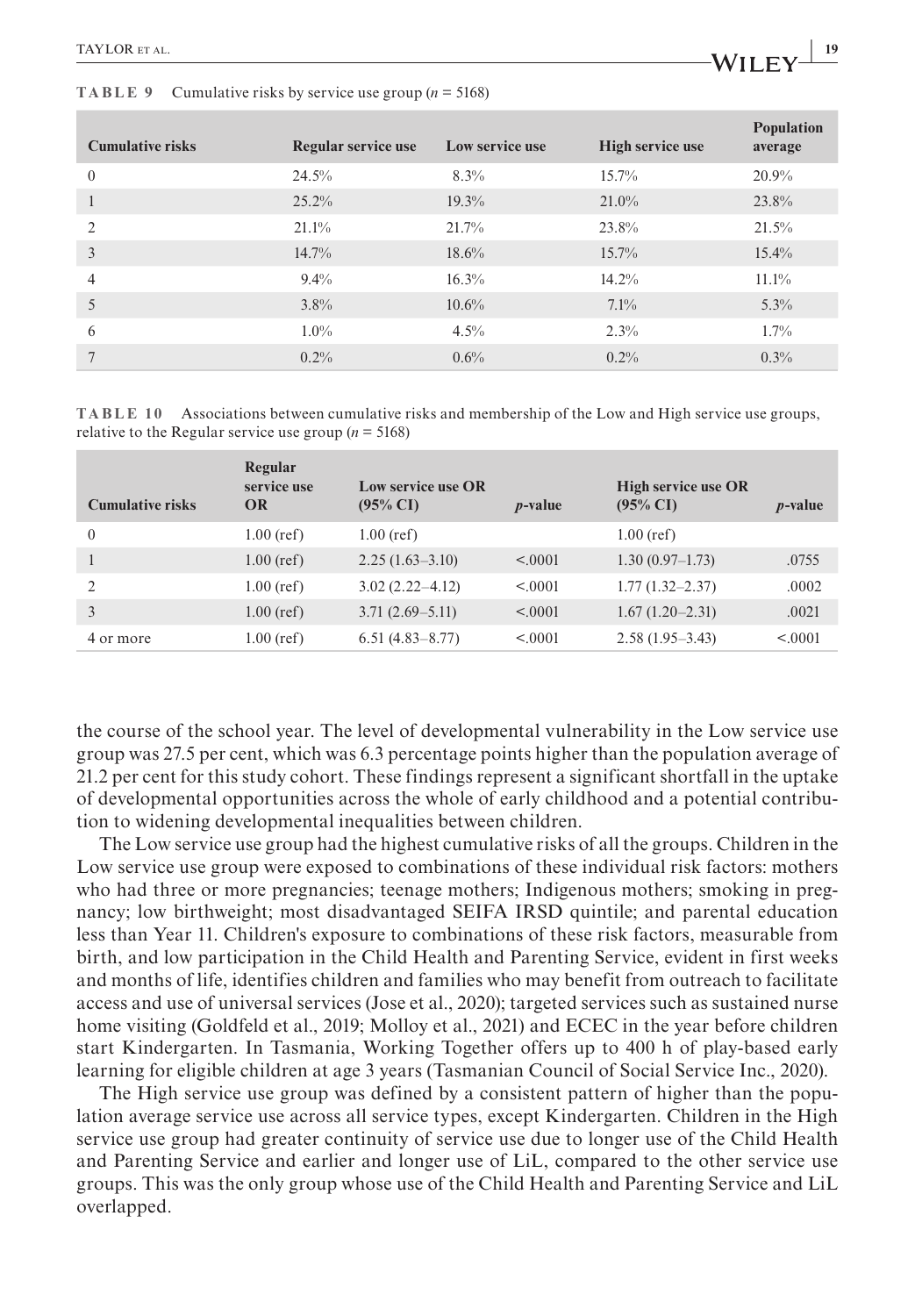A High service use pattern was more likely for children with higher cumulative risk, comprising combinations of these individual risk factors: teenage mothers; most disadvantaged SEIFA IRSD quintile; low birthweight; and living in Outer Remote and Regional Tasmania. The level of developmental vulnerability in the High service use group was 26.1 per cent, 4.9 percentage points above the population average of 21.2 per cent for this cohort. So, the extent to which "high" service use is indicative of optimal thresholds of service use, needs to be considered in relation to the level of developmental vulnerability in the High service use group and their exposure to cumulative risk. The high level of developmental vulnerability in the High service use group may indicate that even higher thresholds of participation in universal services may be required to address the developmental needs of children with a High service use pattern. These findings may also signal the need for targeted services such as sustained nurse home visiting (Goldfeld et al., 2019; Molloy et al., 2021), ECEC in the year before children start Kindergarten (Campbell et al., 2018), and specialist services (e.g. allied health) (Arefadib & Moore, 2017; Goodman et al., 2019).

Across the three most recent AEDC data collections, the percentage of Tasmanian children classified as developmentally vulnerable has been relatively stable (21.5 per cent in 2012, 21 per cent in 2015 and 21.5 per cent in 2018) (Department of Education & Training, 2019). These results invite asking, what will it take to improve children's developmental circumstances, opportunities and outcomes?

Australian early childhood universal health and education policy frameworks (Australian Health Ministers' Advisory Council, 2011; Department of Education Employment & Workplace Relations for the Council of Australian Governments, 2009) are grounded in a bioecological model of child development (Bronfenbrenner & Morris, 2006). These frameworks recognise that addressing the social determinants of health and education equalities in early childhood is beyond the remit of the health and education universal service systems and will require whole-of-government policies and coordinated actions to improve children's developmental circumstances and outcomes across the population (Caspi et al., 2016; Richter et al., 2017).

#### **4.1** | **Strengths and limitations**

The use of data linkage methodology enabled child health and early education service records from multiple datasets to be integrated into a service pathway for each child at different ages and stages of development and across different types of services (Boyd et al., 2015). The risk of selection bias was reduced by using a population sampling frame that included children who were enrolled in their first year of full-time school in Tasmania and were born in Tasmania. Coverage of the 2018 AEDC Data Collection in Tasmania was 99 per cent of the estimated child population. In the linked research dataset, the percentage of children classified as

| TABLE 11 Number and percentage of children who were classified at developmentally vulnerable on one or |
|--------------------------------------------------------------------------------------------------------|
| more AEDC domains (DV1) in each service use group $(n = 4898)^{a}$                                     |

| Service use group          | Regular service<br><b>use</b> | Low service use | <b>High service use</b> | <b>Population</b><br>average |
|----------------------------|-------------------------------|-----------------|-------------------------|------------------------------|
| Percentage of children DV1 | 19.1%                         | 27.5%           | 26.1%                   | $21.2\%$                     |
| Children $(n)$             | 685                           | 208             | 147                     | 1040                         |

Abbreviation: DV1, developmentally vulnerable on 1 or more AEDC domains.

<sup>a</sup>270 cases were excluded from the analysis (244 children with special needs and 26 children whose AEDC scores were flagged as invalid).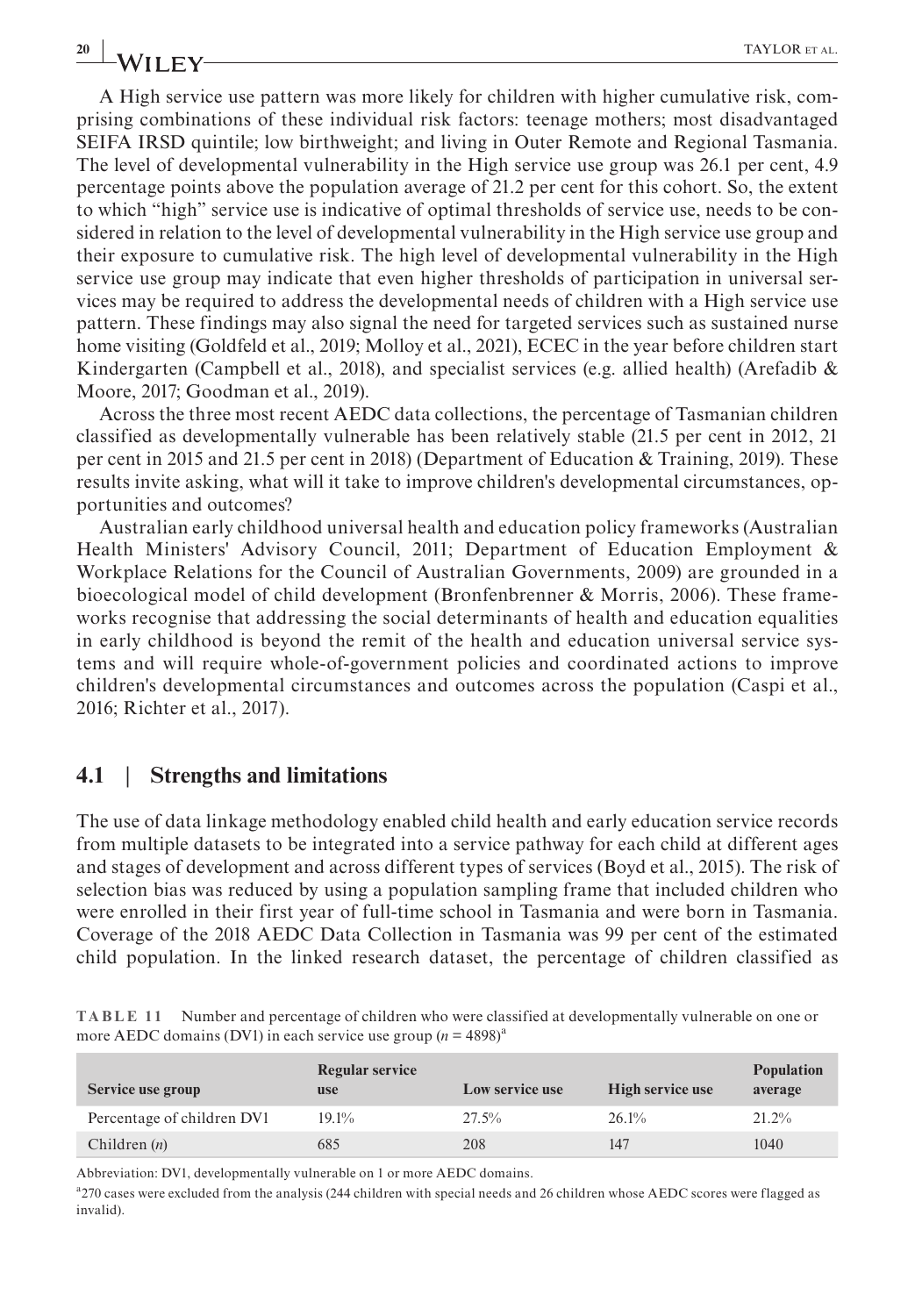**TABLE 12** Adjusted Odds Ratios for DV1 in Low and High service use groups, relative to the Regular service use group ( $n = 4898$ )<sup>a,b</sup>

| Service use group | Regular service use | Low service use    | <b>High service</b><br><b>use</b> |
|-------------------|---------------------|--------------------|-----------------------------------|
| aOR (95% CI)      | $1.00$ (ref)        | $1.27(1.05,-1.53)$ | $1.33(1.08-1.64)$                 |
| $p$ -value        |                     | .0131              | .0083                             |

Abbreviation: DV1, developmentally vulnerable on 1 or more AEDC domains.

a Adjusted for cumulative risks.

<sup>b</sup>270 cases were excluded from the analysis (244 children with special needs and 26 children whose AEDC scores were flagged as invalid)

**TABLE 13** Adjusted odds ratios for DV1 in the regular service use group compared to the other groups  $(n = 4898)^{a,b}$ 

| Service use group            | aOR                 | <i>p</i> -value |
|------------------------------|---------------------|-----------------|
| All other groups $(27.8\%)$  |                     |                 |
| Regular use group $(72.2\%)$ | $0.77(0.66 - 0.90)$ | .001            |

Abbreviation: DV1, developmentally vulnerable on 1 or more AEDC domain(s).

a Adjusted for cumulative risks.

<sup>b</sup>270 cases were excluded from the analysis (244 children with special needs and 26 children whose AEDC scores were flagged as invalid)

developmentally vulnerable was 21.2 per cent, which is comparable to 21.5 per cent of children classified as developmentally vulnerable in Tasmania, in the 2018 AEDC National Report (Department of Education & Training, 2019). The service use measures were derived from administrative data records which reduced the risk of recall bias. A limitation of this study is that there was no external reference data on service use that could be used to compare to service use in the linked research dataset (Harron et al., 2017). LCA is a data-driven technique that carries the risk of the results being sample-dependent. Class membership for a given child is probabilistic, and a child may possess characteristics of one or more classes. It is important to not reify these classes (Lanza & Rhoades, 2011). The dataset for analysis only included Child Health and Parenting Service contacts relating to the child and did not include contacts relating to parents and caregivers. This Tasmanian cohort, born between 2011 and 2013, was the first to have universal access to LiL, which was implemented in 2012. We acknowledge that using a risk framework can obfuscate the structural causes of inequalities in service use (Munari et al., 2021) and that risk variables from administrative data records only provide a superficial view of children's developmental circumstances. Qualitative research is needed to understand the circumstances that shape caregivers' decisions about when and how they use services for their children (Gibb et al., 2019).

## **5** | **CONCLUSIONS**

The study contributes evidence about the empirical classification of child health and early education service use using a person-centred approach. Levels of cumulative risks and developmental vulnerability varied by service use group membership. The evidence about the consistency of service use patterns across health and education services, cumulative risks and developmental vulnerability could be used by the health and education sectors to explore ways in which their specialist knowledge, expertise, resources and referral processes could be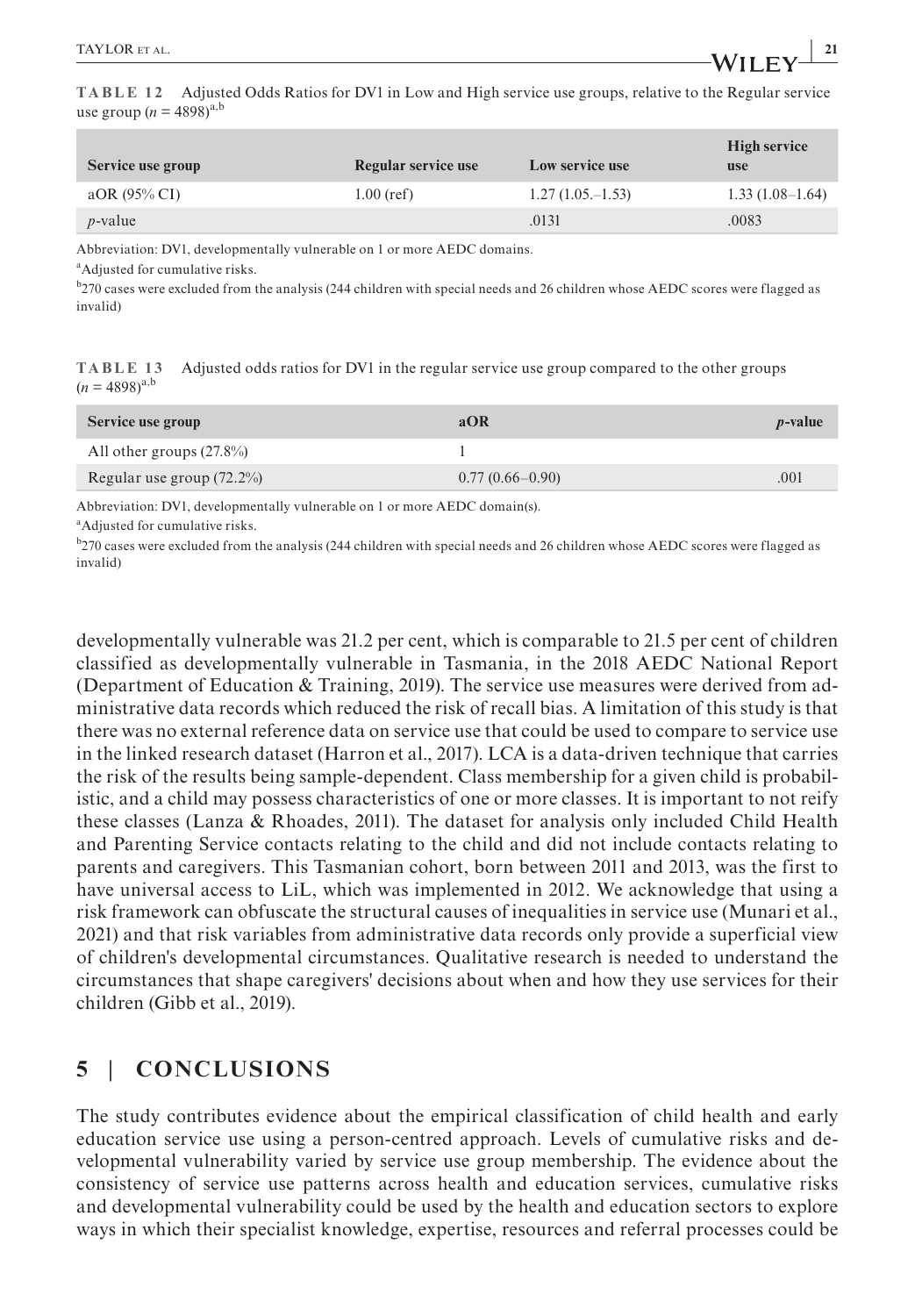**22 |** TAYLOR et al.

further integrated so that the most appropriate service is engaged at the most appropriate time and in the most appropriate way to meet the developmental needs of children and families.

#### **ACKNOWLEDGEMENTS**

This study was supported by a Partnership Project grant from the National Health and Medical Research Council Australia (1115891) and the Tasmanian Department of Education, Department of Health and Department of Premier and Cabinet. Catherine Taylor, Stephen Zubrick and Daniel Christensen were supported by the Australian Research Council Centre of Excellence for Children and Families over the Life Course (CE140100027). We acknowledge the partnership of the Tasmanian Department of Education, Department of Health and Department of Premier and Cabinet to conduct this study. We thank the data custodians from the Tasmanian Department of Education, Tasmanian Department of Health and Tasmanian Registry of Births, Deaths and Marriages who provided data for this study. The findings and views reported are those of the authors and should not be attributed to the Tasmanian Government Departments involved in the research. This study used data from the Australian Early Development Census (AEDC). The AEDC is funded by the Australian Government Department of Education and Training. The findings and views reported are those of the authors and should not be attributed to the Department or the Australian Government. We thank the staff at the Tasmanian Data Linkage Unit for undertaking the linkage of the datasets provided by the data custodians. We thank Dr Joel Stafford for assisting in the preparation of the data for analysis.

#### **CONFLICT OF INTEREST**

The authors declare that they have no competing interests.

#### **DATA AVAILABILITY STATEMENT**

The linked administrative data are owned by the government departments who approved the linkage and use of the data for this study. Use of the study data is restricted to named researchers. The current Human Research Ethics Committee approval was obtained for public sharing and presentation of data on group level only, meaning the data used in this study cannot be shared by the authors. Collaborative research may be conducted according to the ethical requirements and relevant privacy legislations. Potential collaborators should contact the first author with an expression of interest. The steps involved in seeking permission for linkage and use of the data used in this study are the same for all researchers.

#### **ORCID**

*Cathe[r](https://orcid.org/0000-0002-9684-5782)ine L. Taylor*  $\bullet$  <https://orcid.org/0000-0001-9061-9162> *Daniel Christensen* D<https://orcid.org/0000-0002-9684-5782>

#### **REFERENCES**

- Arefadib, N. & Moore, T. (2017) *Reporting the health and development of children in rural and remote Australia* [Online]. The Centre for Community Child Health at the Royal Children's Hospital and the Murdoch Children's Research Institute. Available at: <https://www.royalfarwest.org.au/wp-content/uploads/2018/10/Murdoch-Report.pdf>
- Asaria, M., Ali, S., Doran, T., Ferguson, B., Fleetcroft, R., Goddard, M. et al. (2016) How a universal health system reduces inequalities: lessons from England. *Journal of Epidemiology and Community Health*, 70, 637.
- Atelier Learning Solutions (2010) *Evaluation of the Australian Early Development Index*. Data and Validity Analysis. Australian Bureau of Statistics (2016) *Census of Population and Housing: Socio-Economic Indexes for Areas (SEIFA)*. Canberra: Australian Bureau of Statistics, Cat 2033.0.55.001.
- Australian Government Department of Education and Training (2018) *Family-School Partnerships Framework: A guide for school and families*. [Online]. Available at: [https://docs.education.gov.au/system/files/doc/other/famil](https://docs.education.gov.au/system/files/doc/other/family-school_partnerships_framework_-_strategies.pdf) [y-school\\_partnerships\\_framework\\_-\\_strategies.pdf](https://docs.education.gov.au/system/files/doc/other/family-school_partnerships_framework_-_strategies.pdf) [Accessed 29 July 2020].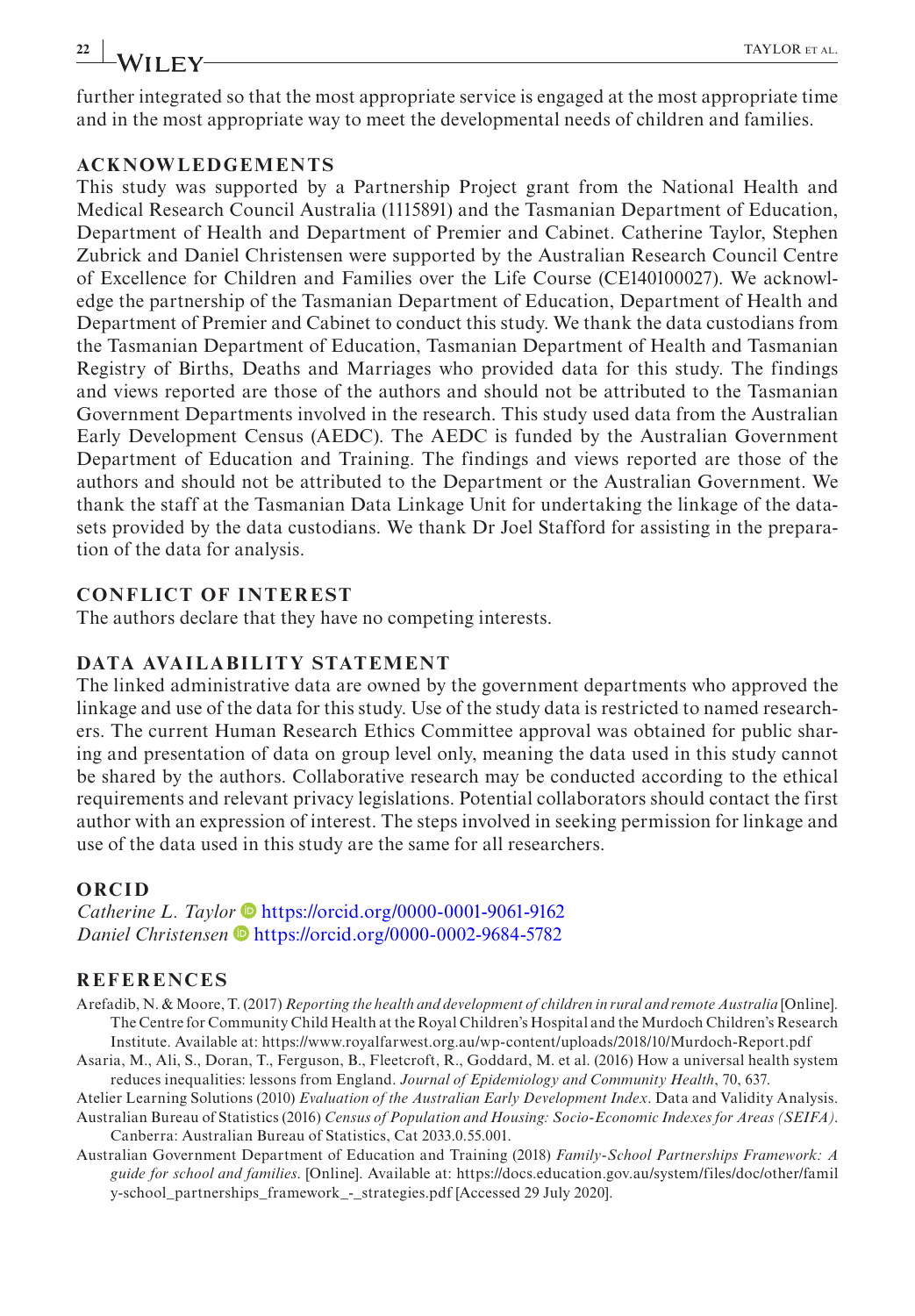- Australian Health Ministers' Advisory Council (2011) *National framework for universal child and family health services* [Online]. Available at: [https://www1.health.gov.au/internet/main/publishing.nsf/Content/AFF3C1C460](https://www1.health.gov.au/internet/main/publishing.nsf/Content/AFF3C1C460BA5300CA257BF0001A8D86/$File/NFUCFHS.PDF) [BA5300CA257BF0001A8D86/\\$File/NFUCFHS.PDF](https://www1.health.gov.au/internet/main/publishing.nsf/Content/AFF3C1C460BA5300CA257BF0001A8D86/$File/NFUCFHS.PDF) [Accessed 3 September 2021].
- Australian Health Ministers' Advisory Council (2017) *Assessments of learning and development for children aged birth to 12 years: Current collections in Australia*. COAG Health Council.
- Australian Institute of Health and Welfare (2020) *Australia's children. Cat. no. CWS 69*. AIHW.
- Black, M., Barnes, A., Baxter, S., Beynon, C., Clowes, M., Dallat, M. et al. (2019) Learning across the UK: A review of public health systems and policy approaches to early child development since political devolution. *Journal of Public Health*, 42, 224–238.
- Boyd, J., Randall, S., Ferrante, A., Bauer, J., McInneny, K., Brown, A. et al. (2015) Accuracy and completeness of patient pathways - The benefits of national data linkage in Australia. *BMC Health Services Research*, 15, 312.
- Bronfenbrenner, U. & Morris, P. (2006) The bioecological model of human development. In: Lerner, R. & Damon, W. (Eds.). *Handbook of child psychology: Theoretical models of human development*. John Wiley & Sons Inc, pp. 793–828.
- Campbell, T., Gambaro, L. & Stewart, K. (2018) 'Universal' early education: Who benefits? Patterns in take-up of the entitlement to free early education among three-year-olds in England. *British Educational Research Journal*, 44, 515–538.
- Caspi, A., Houts, R., Belsky, D., Harrington, H., Hogan, S., Ramrakha, S. et al. (2016) Childhood forecasting of a small segment of the population with large economic burden. *Nature Human Behaviour*, 1, 0005.
- Chittleborough, C., Searle, A., Smithers, L., Brinkman, S. & Lynch, J. (2016) How well can poor child development be predicted from early life characteristics?: A whole-of-population data linkage study. *Early Childhood Research Quarterly*, 35, 19–30.
- Department of Education and Training (2019) *Australian Early Development Census National Report 2018: a snapshot of early child development in Australia*. [Online]. Available at: [https://www.aedc.gov.au/resources/detai](https://www.aedc.gov.au/resources/detail/2018-aedc-national-report) [l/2018-aedc-national-report](https://www.aedc.gov.au/resources/detail/2018-aedc-national-report) [Accessed 3 September 2021].
- Department of Education Employment and Workplace Relations for the Council of Australian Governments (2009) *Belonging, being and becoming: The early years learning framework for Australia*. Department of Education Employment and Workplace Relations for the Council of Australian Governments.
- Department of Health (2019) *Tasmanian Perinatal Data Collection: Guidelines for the completion of the Perinatal Data Collection Form Version 6.0* [Online]. Tasmanian Department of Health and Human Services. Available at: [https://www.dhhs.tas.gov.au/\\_\\_data/assets/pdf\\_file/0008/360944/Tasmanian\\_Perinatal\\_Data\\_Collection\\_](https://www.dhhs.tas.gov.au/__data/assets/pdf_file/0008/360944/Tasmanian_Perinatal_Data_Collection_Guideline_template_v6.pdf) [Guideline\\_template\\_v6.pdf](https://www.dhhs.tas.gov.au/__data/assets/pdf_file/0008/360944/Tasmanian_Perinatal_Data_Collection_Guideline_template_v6.pdf)
- Early Learning: Everyone Benefits (2019) *State of early learning in Australia 2019*. Early Childhood Australia.
- Gibb, S., Milne, B., Shackleton, N., Taylor, B. & Audas, R. (2019) How universal are universal preschool health checks? An observational study using routine data from New Zealand's B4 School Check. *British Medical Journal Open*, 9, e025535.
- Goldfeld, S., O'Connor, E., O'Connor, M., Sayers, M., Moore, T., Kvalsvig, A. et al. (2016) The role of preschool in promoting children's healthy development: Evidence from an Australian population cohort. *Early Childhood Research Quarterly*, 35, 40–48.
- Goldfeld, S., Price, A., Smith, C., Bruce, T., Bryson, H., Mensah, F. et al. (2019) Nurse home visiting for families experiencing adversity: A randomized trial. *Pediatrics*, 143, e20181206.
- Goodman, W., O'Donnell, K., Murphy, R. & Dodge, K. (2019) Moving beyond program to population impact: Toward a universal early childhood system of care. *Journal of Family Theory & Review*, 11, 112–126.
- Guthridge, S., Li, L., Silburn, S., Li, S.Q., McKenzie, J. & Lynch, J. (2016) Early influences on developmental outcomes among children, at age 5, in Australia's Northern Territory. *Early Childhood Research Quarterly*, 35, 124–134.
- Harron, K., Dibben, C., Boyd, J., Hjern, A., Azimaee, M., Barreto, M.L. et al. (2017) Challenges in administrative data linkage for research. *Big Data & Society*, 4, 2053951717745678.
- Homel, J., Homel, R., McGee, T., Zardo, P., Branch, S., Freiberg, K. et al. (2021) Evaluation of a place-based collective impact initiative through cross-sectoral data linkage. *Australian Journal of Social Issues*, 56(2), 301–318.
- Jose, K., Taylor, C., Venn, A., Jones, R., Preen, D., Wyndow, P. et al. (2020) How outreach facilitates family engagement with universal early childhood health and education services in Tasmania, Australia: An ethnographic study. *Early Childhood Research Quarterly*, 53, 391–402.
- Kelman, C., Bass, A. & Holman, C. (2002) Research use of linked health data –a best practice protocol. *Australian and New Zealand Journal of Public Health*, 26, 251–255.
- Lanza, S., Dziak, J., Huang, L., Wagner, A. & Collins, L. (2015) *PROC LCA & PROC LTA users' guide (Version 1.3.2)*. The Methodology Center, Penn State.
- Lanza, S. & Rhoades, B. (2011) Latent Class analysis: An alternative perspective on subgroup analysis in prevention and treatment. *Prevention Science*, 14, 157–168.
- Lindly, O., Chan, J., Levy, S., Parker, R. & Kuhlthau, K. (2020) Service use classes among school-aged children from the autism treatment network registry. *Pediatrics*, 145, S140.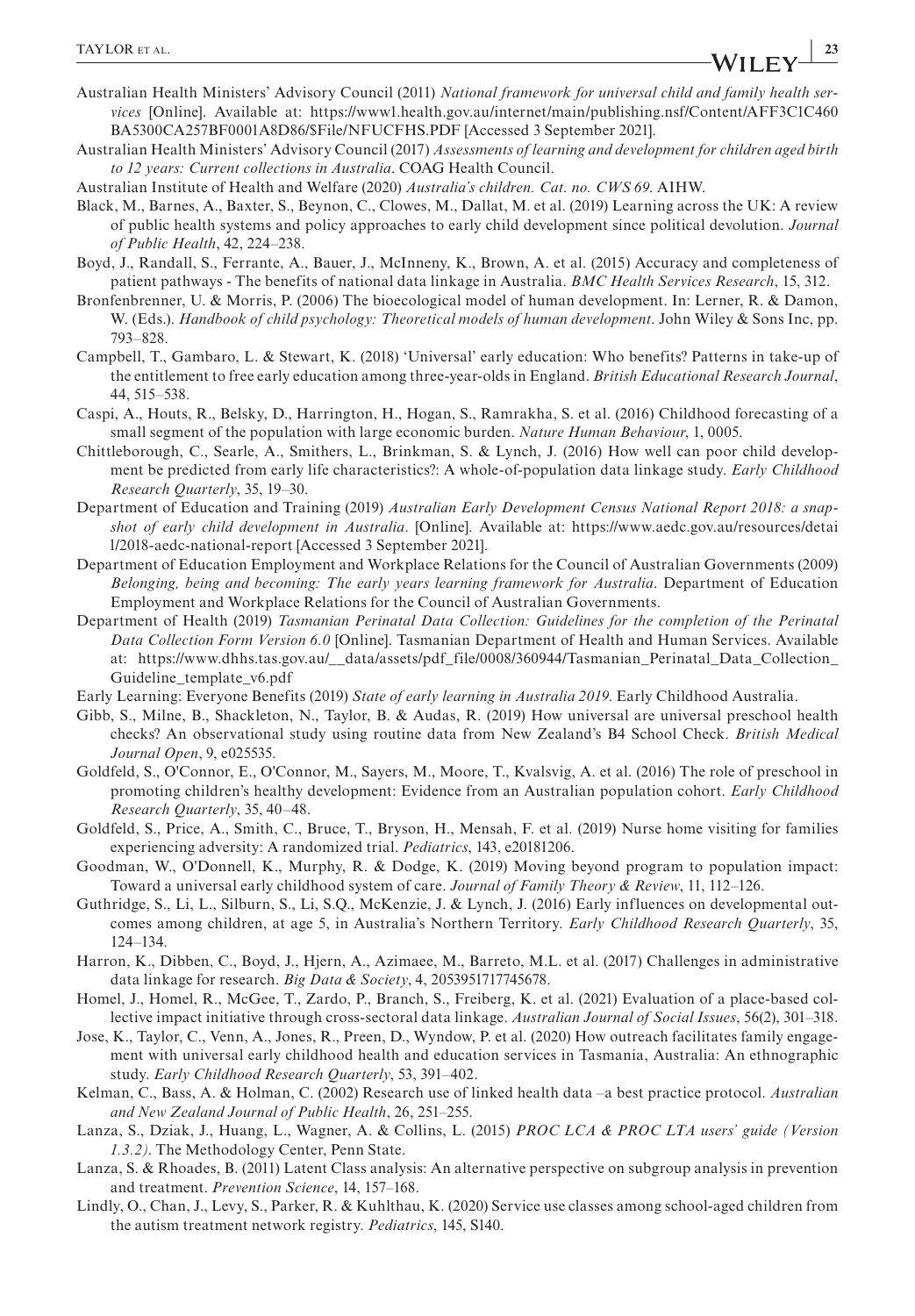# **24 WII FV II FV**

Marmot, M. (2018) An inverse care law for our time. *BMJ*, 362, k3216.

- Melhuish, E., Ereky-Stevens, K., Petrogiannis, K., Ariescu, A., Penderi, E., Rentzou, K. et al. (2015) *A review of research on the effects of early childhood Education and Care (ECEC) upon child development. CARE project; Curriculum Quality Analysis and Impact Review of European Early Childhood Education and Care (ECEC)*. University of Oxford: European Commission. Available at:<https://eprints.bbk.ac.uk/id/eprint/16443/>
- Molloy, C., Beatson, R., Harrop, C., Perini, N. & Goldfeld, S. (2021) Systematic review: Effects of sustained nurse home visiting programs for disadvantaged mothers and children. *Journal of Advanced Nursing*, 77, 147–161.
- Munari, S., Wilson, A., Blow, N., Homer, C. & Ward, J. (2021) Rethinking the use of 'vulnerable'. *Australian and New Zealand Journal of Public Health*, 45, 197–199.
- Nagin, D. & Tremblay, R. (2005) Developmental trajectory groups: Fact or a useful statistical fiction? *Criminology: An Interdisciplinary Journal*, 43, 873–904.
- National Health and Medical Research Council (2016) *Principles for accessing and using publicly funded data for health research*. National Health and Medical Research Council.
- O'Connor, M., O'Connor, E., Gray, S. & Goldfeld, S. (2020) Trends in preschool attendance in Australia following major policy reform: Updated evidence six years following a commitment to universal access. *Early Childhood Research Quarterly*, 51, 93–99.
- O'Connor, M., Rosema, S., Quach, J., Kvalsvig, A. & Goldfeld, S. (2017) Special health care needs across the school and family contexts: Implications for service utilization. *Academic Pediatric*, 17, 687–693.
- Organization for Economic Co-Operation and Development (2018) *Early learning matters* [Online]. Available at: <https://www.oecd.org/education/school/Early-Learning-Matters-Project-Brochure.pdf>
- Petersen, K., Qualter, P. & Humphrey, N. (2019) The application of latent class analysis for investigating population child mental health: A systematic review. *Frontiers in Psychology*, 10, 1214.
- Pillas, D., Marmot, M., Naicker, K., Goldblatt, P., Morrison, J. & Pikhart, H. (2014) Social inequalities in early childhood health and development: a European-wide systematic review. *Pediatric Research*, 76, 418–424.
- Richter, L., Daelmans, B., Lombardi, J., Heymann, J., Boo, F., Behrman, J. et al. (2017) Investing in the foundation of sustainable development: pathways to scale up for early childhood development. *The Lancet*, 389, 103–118.
- Rubin, D. (1987) *Multiple imputation for nonresponse in surveys*. John Wiley & Sons.
- Santos, R., Brownell, M., Ekuma, O., Mayer, T. & Soodeen, R. (2012) *The Early Development Instrument (EDI) in Manitoba: Linking socioeconomic adversity and biological vulnerability at birth to children's outcomes at age 5*. Manitoba Centre for Health Policy.
- SAS Institute Inc. (2013) *SAS for windows version 9.4*. SAS Institute Inc.
- Spencer, N., Raman, S., Hare, B. & Tamburlini, G. (2019) Addressing inequities in child health and development: towards social justice. *BMJ Paediatrics Open*, 3, e000503.
- Stokes, B., Wiggins, N., Albion, T. & Venn, A. (2020) Tasmanian data linkage unit. *International Journal of Population Data Science*, 4(2), 1–7.
- Tasmanian Council of Social Service Inc. (2020) *Working Together: Key findings from conversations with families: School transition*. Hobart, Tasmania: Tasmanian Council of Social Service Inc. Available at: [https://publicdocu](https://publicdocumentcentre.education.tas.gov.au/library/Shared Documents/Working-Together-School-Transition-Family-Consultation-2020-TasCOSS.PDF) [mentcentre.education.tas.gov.au/library/Shared%20Documents/Working-Together-School-Transition-Famil](https://publicdocumentcentre.education.tas.gov.au/library/Shared Documents/Working-Together-School-Transition-Family-Consultation-2020-TasCOSS.PDF) [y-Consultation-2020-TasCOSS.PDF](https://publicdocumentcentre.education.tas.gov.au/library/Shared Documents/Working-Together-School-Transition-Family-Consultation-2020-TasCOSS.PDF)
- Tasmanian Department Of Education (2017a) *Launching into Learning in Tasmanian Government Schools* [Online]. Available at: [https://publicdocumentcentre.education.tas.gov.au/Documents/Infosheet-EarlyYears-Launc](https://publicdocumentcentre.education.tas.gov.au/Documents/Infosheet-EarlyYears-Launching-Into-Learning.pdf) [hing-Into-Learning.pdf](https://publicdocumentcentre.education.tas.gov.au/Documents/Infosheet-EarlyYears-Launching-Into-Learning.pdf)
- Tasmanian Department of Education (2017b) *Starting Kindergarten in Tasmanian Government Schools* [Online]. Available at: [https://publicdocumentcentre.education.tas.gov.au/Documents/Infosheet-EarlyYears-Starting-](https://publicdocumentcentre.education.tas.gov.au/Documents/Infosheet-EarlyYears-Starting-Kindergarten.pdf)[Kindergarten.pdf](https://publicdocumentcentre.education.tas.gov.au/Documents/Infosheet-EarlyYears-Starting-Kindergarten.pdf)
- Tasmanian Department of Health(n.d.) *Child Health and Parenting Service* [Online]. Government of Tasmania. Available at: [https://www.dhhs.tas.gov.au/tho/child\\_health](https://www.dhhs.tas.gov.au/tho/child_health)
- Taylor, C., Christensen, D., Stafford, J., Venn, A., Preen, D. & Zubrick, S. (2020) Associations between clusters of early life risk factors and developmental vulnerability at age 5: a retrospective cohort study using populationwide linkage of administrative data in Tasmania, Australia. *BMJ Open*, 10(4), e033795.
- Van Buuren, S. (2007) Multiple imputation of discrete and continuous data by fully conditional specification. *Statistical Methods in Medical Research*, 16, 219–242.
- Wood, R. & Blair, M. (2014) A comparison of child health programmes recommended for preschool children in selected high-income countries. *Child: Care, Health and Development*, 40, 640–653.
- Wood, R., Stirling, A., Nolan, C., Chalmers, J. & Blair, M. (2012) Trends in the coverage of 'universal' child health reviews: observational study using routinely available data. *British Medical Journal Open*, 2, e000759.
- Woolfenden, S., Galea, C., Badland, H., Smithers Sheedy, H., Williams, K., Kavanagh, A.M. et al.(2020) Use of health services by preschool-aged children who are developmentally vulnerable and socioeconomically disadvantaged: testing the inverse care law. *Journal of Epidemiology and Community Health*, 74, 495.
- World Health Organization (2015) *Millennium development goals* [Online]. Available at: [https://www.who.int/topics/](https://www.who.int/topics/millennium_development_goals/about/en/) [millennium\\_development\\_goals/about/en/](https://www.who.int/topics/millennium_development_goals/about/en/)